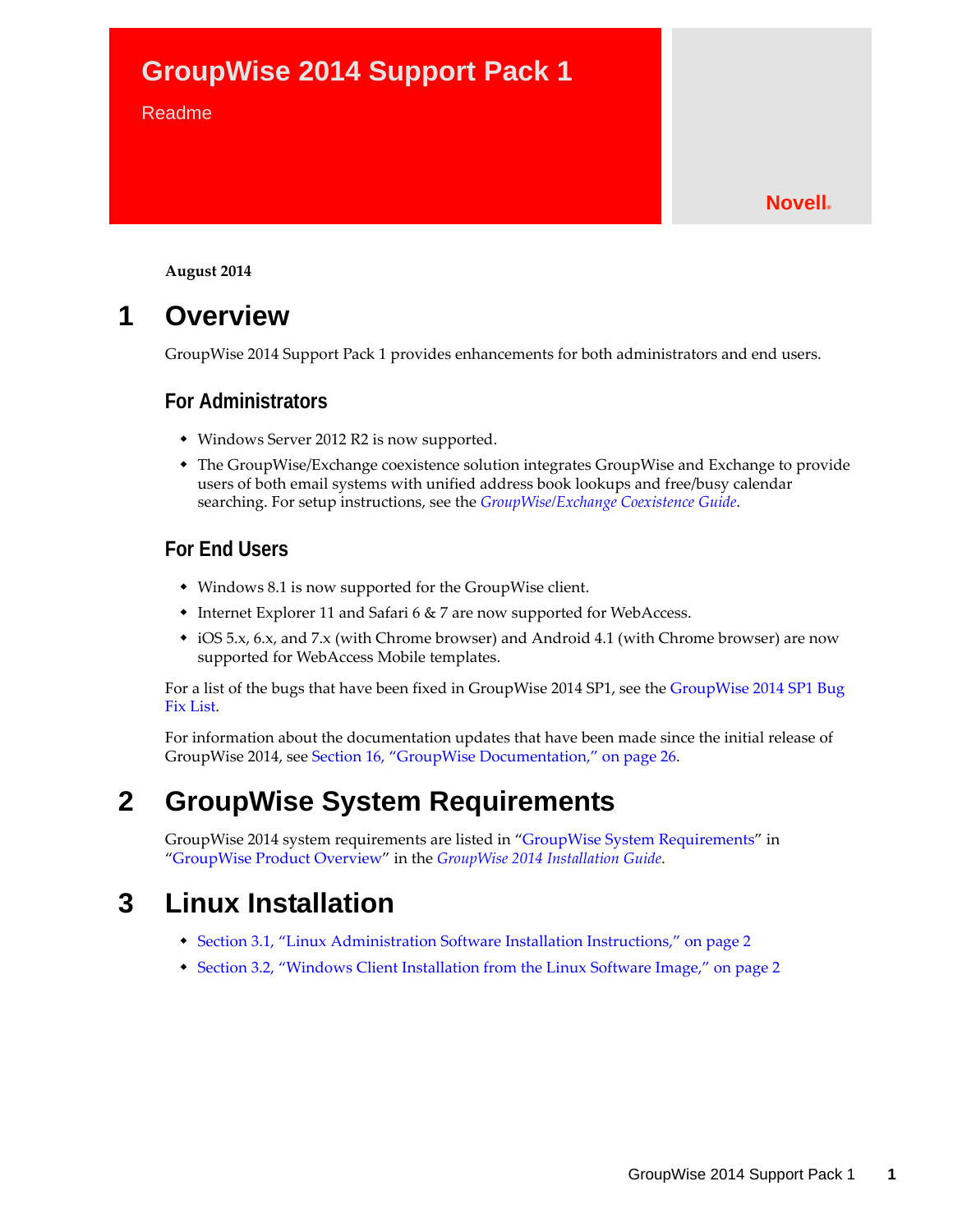# <span id="page-1-0"></span>**3.1 Linux Administration Software Installation Instructions**

**IMPORTANT:** If you are installing the GroupWise software in a cluster, refer to the *GroupWise 2014 Interoperability Guide* for cluster-specific installation instructions before starting to install the GroupWise 2014 SP1 software.

**1** Download the GroupWise 2014 SP1 Administration compressed tar file to a temporary directory on your Linux server:

gw12.0.2\_full\_linux\_en.tar.gz gw12.0.2\_full\_linux\_multi.tar.gz

**2** In a terminal window at your Linux server, change to the temporary directory, then use the following command to uncompress and untar the downloaded file:

tar -xvzf *file\_name*.tar.gz

The files are extracted to the root of the directory.

- **3** Become root by entering su and the root password.
- **4** In the directory where you extracted the GroupWise 2014 SP1 files, use the following command to start the GroupWise Installation program:

./install

- **5** Click *Create or Update GroupWise System*.
- **6** Follow the on-screen instructions to install the GroupWise 2014 SP1 software.

When you install a Support Pack, you can streamline the update process by using the *Install* option to install the updated RPM for each agent. Typically, you do not need to use the *Configure* option after installing updated agent software, if the agent configuration has not changed since the previous installation. If you encounter a problem starting the updated agent, use the *Configure* option to update the configuration information for the agent.

Update the primary domain first. Start the MTA in the primary domain. Then update secondary domains, followed by the post offices in each domain. Start each MTA and POA for each domain and post office. Then update the other GroupWise agents.

For additional installation instructions, see the *GroupWise 2014 Installation Guide*.

### <span id="page-1-1"></span>**3.2 Windows Client Installation from the Linux Software Image**

The GroupWise Windows client is included in the GroupWise 2014 SP1 Linux software image.

To install the Windows client from the Linux image:

- **1** On the Linux server where the GroupWise 2014 SP1 image is located, create a Samba share of the software distribution directory (/opt/novell/groupwise/software).
- **2** On the Windows workstation where you want to install the GroupWise client, map a drive to the Samba share.
- **3** Run [setup.exe](http://www.novell.com/documentation/groupwise2014/pdfdoc/gw2014_guide_install/gw2014_guide_install.pdf#instfront) in the \\*linux\_server*\*samba\_share*\software\client directory, as described in "[Installing the GroupWise Client](http://www.novell.com/documentation/groupwise2014/pdfdoc/gw2014_guide_install/gw2014_guide_install.pdf#installclient)" in the *GroupWise 2014 Installation Guide*.

[For automated distribution of the GroupWise Windows client, SetupIP is also included in the Linux](http://www.novell.com/documentation/groupwise2014/pdfdoc/gw2014_guide_admin/gw2014_guide_admin.pdf#adminclient)  [software image. For usage instructions, see "U](http://www.novell.com/documentation/groupwise2014/pdfdoc/gw2014_guide_admin/gw2014_guide_admin.pdf#adminclient)sing Client Auto-Update to Distribute the GroupWise Client Software" in "Client" in the *GroupWise 2014 Administration Guide*.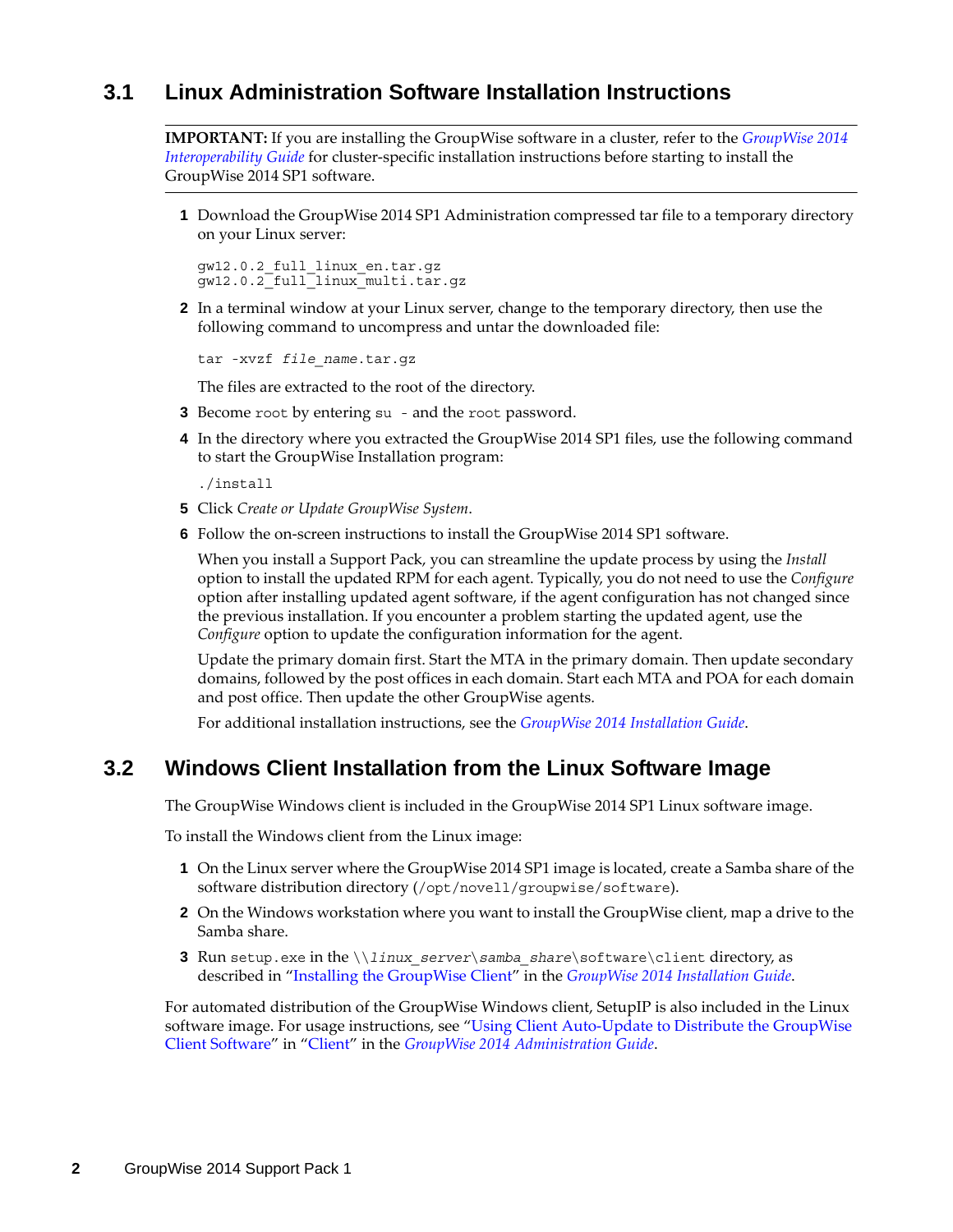# **4 Windows Installation**

- [Section 4.1, "Windows Administration and Agent Software Installation Instructions," on page 3](#page-2-0)
- [Section 4.2, "Windows Client Software Installation Instructions," on page 3](#page-2-1)

# <span id="page-2-0"></span>**4.1 Windows Administration and Agent Software Installation Instructions**

**IMPORTANT:** If you are installing the GroupWise software in a cluster, refer to the *GroupWise 2014 Interoperability Guide* for cluster-specific installation instructions before starting to install the GroupWise 2014 SP1 software.

**1** Download the Windows GroupWise 2014 SP1 compressed executable file to a temporary directory on your Windows server:

```
gw12.0.2_full_win_en.zip
gw12.0.2_full_win_multi.zip
```
**2** Extract the .zip file into a directory at the root of your local drive or to a network server drive that can handle long path names

The compressed file contains directory paths that could exceed DOS limits.

- **3** In Windows Explorer, browse to the directory where you extracted the GroupWise 2014 SP1 file.
- **4** Double-click setup.exe to run the GroupWise Installation program.
- **5** Click *Install GroupWise System*.
- **6** Follow the on-screen instructions to install the GroupWise 2014 SP1 software.

When you install a Support Pack, you can streamline the update process by copying the updated agent software files but not configuring the agents again. In the Installation program, select *Install the Software Files, But Do Not Configure the Agents* on the Installation Path page when you install the POA, the MTA, and the GWIA.

Update the primary domain first. Start the MTA in the primary domain. Then update secondary domains, followed by the post offices in each domain. Start each MTA and POA for each domain and post office. Then update the other GroupWise agents.

For additional instructions, refer to the *GroupWise 2014 Installation Guide* on the [GroupWise 2014](http://www.novell.com/documentation/groupwise2014)  [Documentation Web site](http://www.novell.com/documentation/groupwise2014) (http://www.novell.com/documentation/groupwise2014).

## <span id="page-2-1"></span>**4.2 Windows Client Software Installation Instructions**

**1** Download the GroupWise 2014 SP1 Windows Client compressed executable file to a temporary directory on your workstation:

```
gw12.0.2_client_win_en.exe
gw12.0.2_client_win_multi.exe
```
- **2** In Windows Explorer, browse to the directory where you downloaded the GroupWise 2014 SP1 Client compressed executable file.
- **3** Double-click the downloaded file to extract the GroupWise client software and start the GroupWise client Setup program.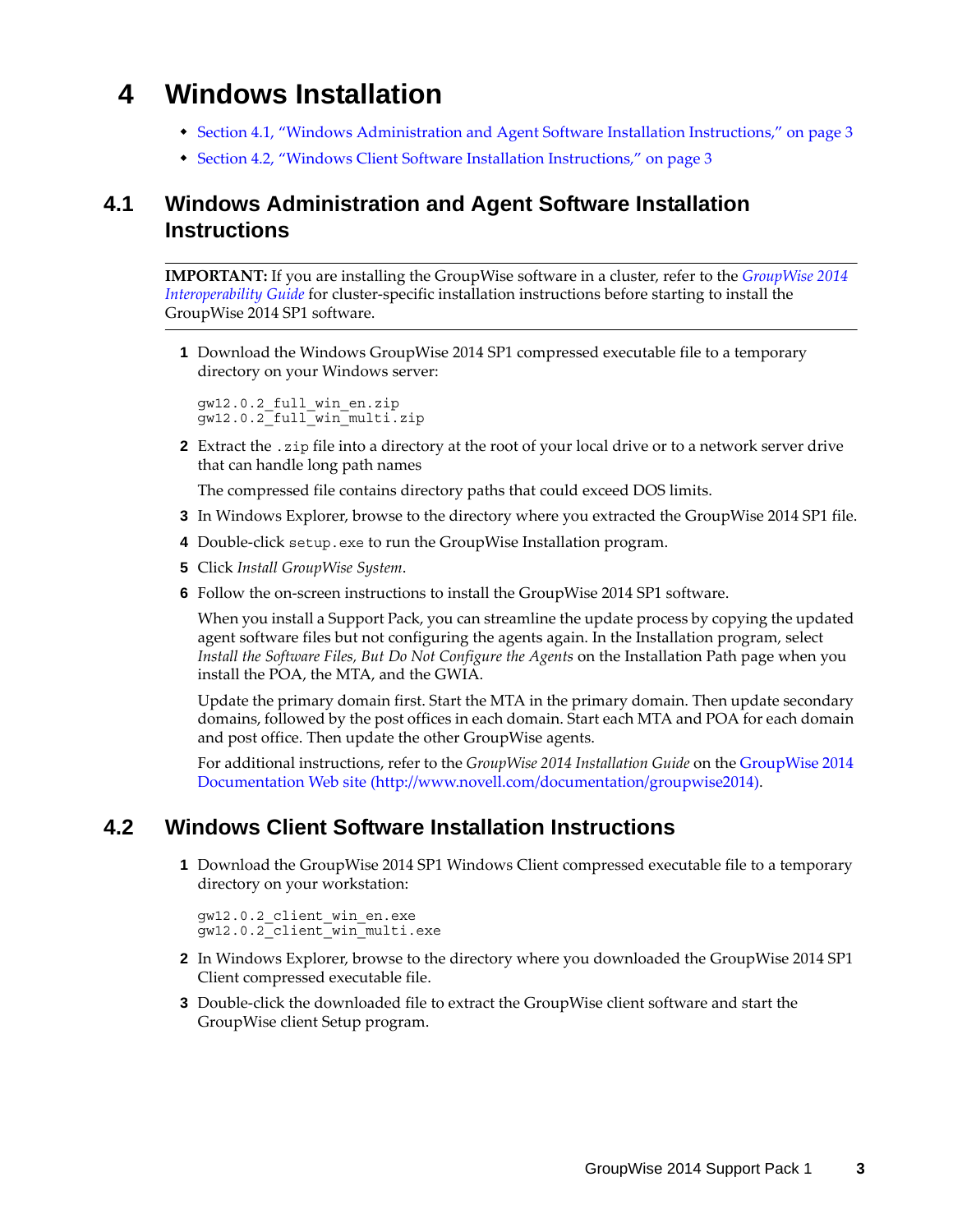**4** Follow the on-screen instructions to install the GroupWise 2014 SP1 client software on your workstation.

The GroupWise Setup Progress dialog box displays a green bar during the installation process. Occasionally, long pauses might occur. You can also check the activity of the GroupWise client Setup program by viewing the *Performance* tab of the Windows Task Manager to observe CPU usage.

# **5 Installation Issues**

- [Section 5.1, "General Installation Issues," on page 4](#page-3-0)
- [Section 5.2, "Linux Installation Issues," on page 5](#page-4-0)
- [Section 5.3, "Windows Installation Issues," on page 5](#page-4-1)

Installation issues for individual GroupWise components are located under the heading for each component.

# <span id="page-3-0"></span>**5.1 General Installation Issues**

Platform-specific installation issues are listed in separate sections below.

- [Section 5.1.1, "GroupWise 2014 Upgrade Process," on page 4](#page-3-1)
- [Section 5.1.2, "Upgrade of a Post Office with Multiple POAs," on page 4](#page-3-2)
- [Section 5.1.3, "GroupWise Version Compatibility," on page 4](#page-3-3)

#### <span id="page-3-1"></span>**5.1.1 GroupWise 2014 Upgrade Process**

When you upgrade your GroupWise system to GroupWise 2014, you must use the *Upgrade an Existing Domain or Post Office to GroupWise 2014* option in the GroupWise Installation console. For instructions, see "[Upgrading the Primary Domain Server](https://www.novell.com/documentation/groupwise2014/gw2014_guide_install/data/inst_upgrade_primary_domain.html)" in the *[GroupWise 2014 Installation Guide](https://www.novell.com/documentation/groupwise2014/gw2014_guide_install/data/inst_front.html)*.

If you do not use the *Upgrade* option, the .dc files are not successfully updated.

#### <span id="page-3-2"></span>**5.1.2 Upgrade of a Post Office with Multiple POAs**

If you use the *Upgrade an Existing Domain or Post Office to GroupWise 2014* option in the GroupWise Installation console for a post office that has two POAs running on the same server, you receive the following error:

Database 'post office folder' already in upgrade list

In order to upgrade the post office, you must remove the second POA object from the post office. You can then use the GroupWise Admin console to add a new POA object for the upgraded post office.

#### <span id="page-3-3"></span>**5.1.3 GroupWise Version Compatibility**

If you install GroupWise on multiple platforms, or if you run multiple versions (for example, GroupWise 2012 and GroupWise 2014 in the same GroupWise system), see ["Appendix A: GroupWise](https://www.novell.com/documentation/groupwise2014/gw2014_guide_install/data/inst_appdnx_version_compatibility.html)  [Version Compatibility"](https://www.novell.com/documentation/groupwise2014/gw2014_guide_install/data/inst_appdnx_version_compatibility.html) in the *[GroupWise 2014 Installation Guide](https://www.novell.com/documentation/groupwise2014/gw2014_guide_install/data/inst_front.html)* to ensure that the combinations you are using are supported.

For example, you cannot run a GroupWise 2014 client against a GroupWise 2012 or earlier post office. Earlier POAs cannot support later GroupWise clients. However, you can run a GroupWise 2012 or earlier client against a GroupWise 2014 POA.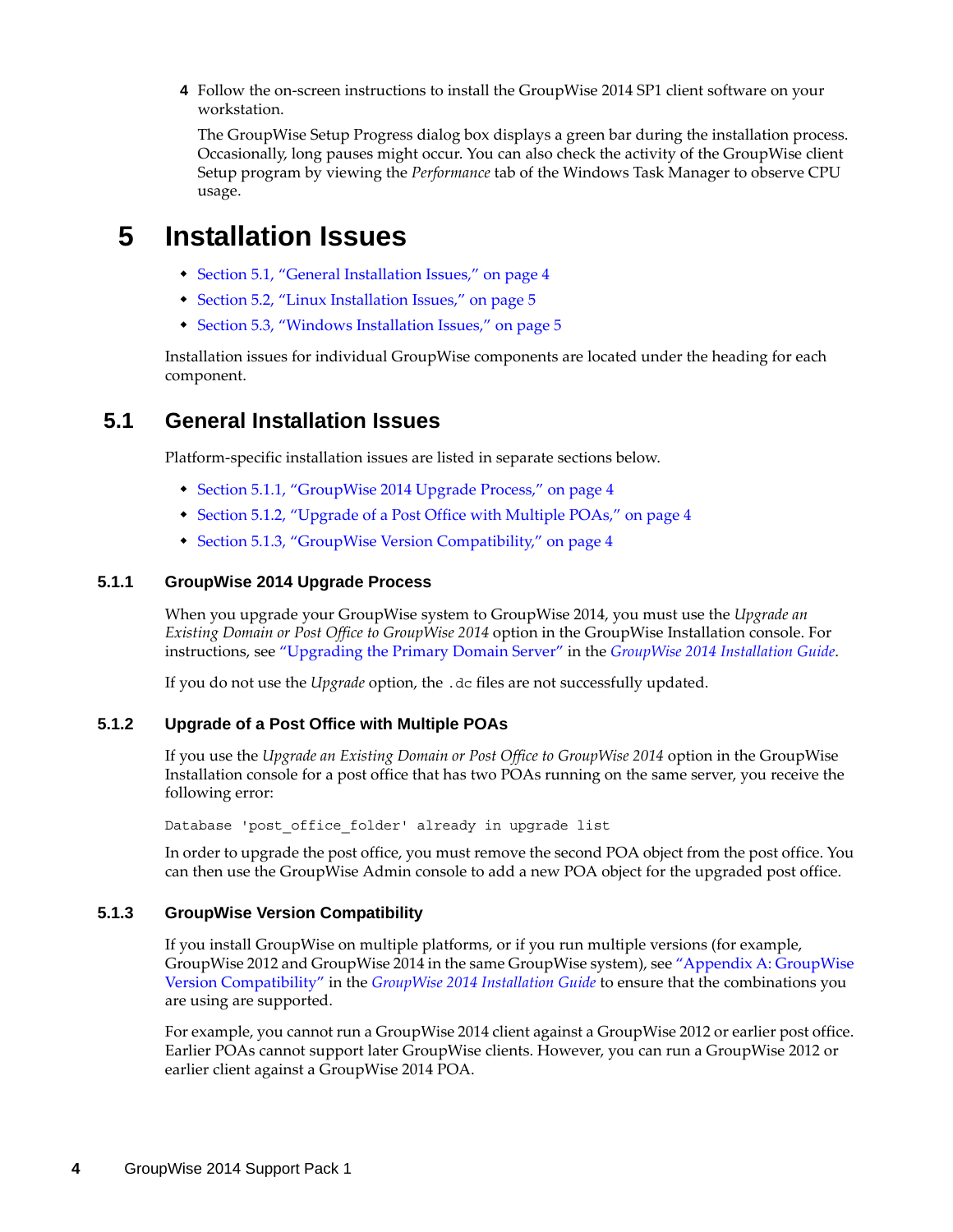Do not run ConsoleOne to access GroupWise domains and post offices that have been upgraded to GroupWise 2014. You can use the GroupWise 2014 Administration console to manage legacy domains and post offices, or you can continue to use ConsoleOne.

# <span id="page-4-0"></span>**5.2 Linux Installation Issues**

[Section 5.2.1, "Linux Installation across a Remote Connection," on page 5](#page-4-2)

#### <span id="page-4-2"></span>**5.2.1 Linux Installation across a Remote Connection**

If you connect to a Linux server across a remote connection such as ssh, the GroupWise Installation Wizard displays some garbage characters. To resolve the display problem, configure the remote connection to use the UTF-8 character set.

The Installation Wizard does work correctly even with the garbage characters displayed.

## <span id="page-4-1"></span>**5.3 Windows Installation Issues**

- [Section 5.3.1, "Reboot Warning after Installation on Windows," on page 5](#page-4-3)
- [Section 5.3.2, "GroupWise Installation Console in Internet Explorer," on page 5](#page-4-4)
- [Section 5.3.3, "Windows Security Rights for GroupWise Client Installation," on page 5](#page-4-5)
- [Section 5.3.4, "Norton Internet Security 2010 and SetupIP," on page 6](#page-5-0)

#### <span id="page-4-3"></span>**5.3.1 Reboot Warning after Installation on Windows**

The GroupWise Installation Wizard prompts you to reboot the Windows server when the installation is finished. Rebooting is not necessary for an initial installation GroupWise.

#### <span id="page-4-4"></span>**5.3.2 GroupWise Installation Console in Internet Explorer**

Some versions of Internet Explorer do not successfully authorize access to the GroupWise Installation console.

To resolve the problem, add the GroupWise server to the list of trusted sites:

- **1** In Internet Explorer, click *Tools > Internet Options*.
- **2** Click the *Security* tab.
- **3** Click *Trusted Sites*, then click *Sites*.
- **4** Add the hostname of the GroupWise hostname to the list of trusted sites.
- **5** Click *Close*, then click *OK*.

#### <span id="page-4-5"></span>**5.3.3 Windows Security Rights for GroupWise Client Installation**

If the GroupWise client is originally installed by the Windows Administrator user, the Administrator user must also perform software updates. When the client is installed by the Administrator, the GroupWise client software cannot be updated by a regular user or a Windows Power User.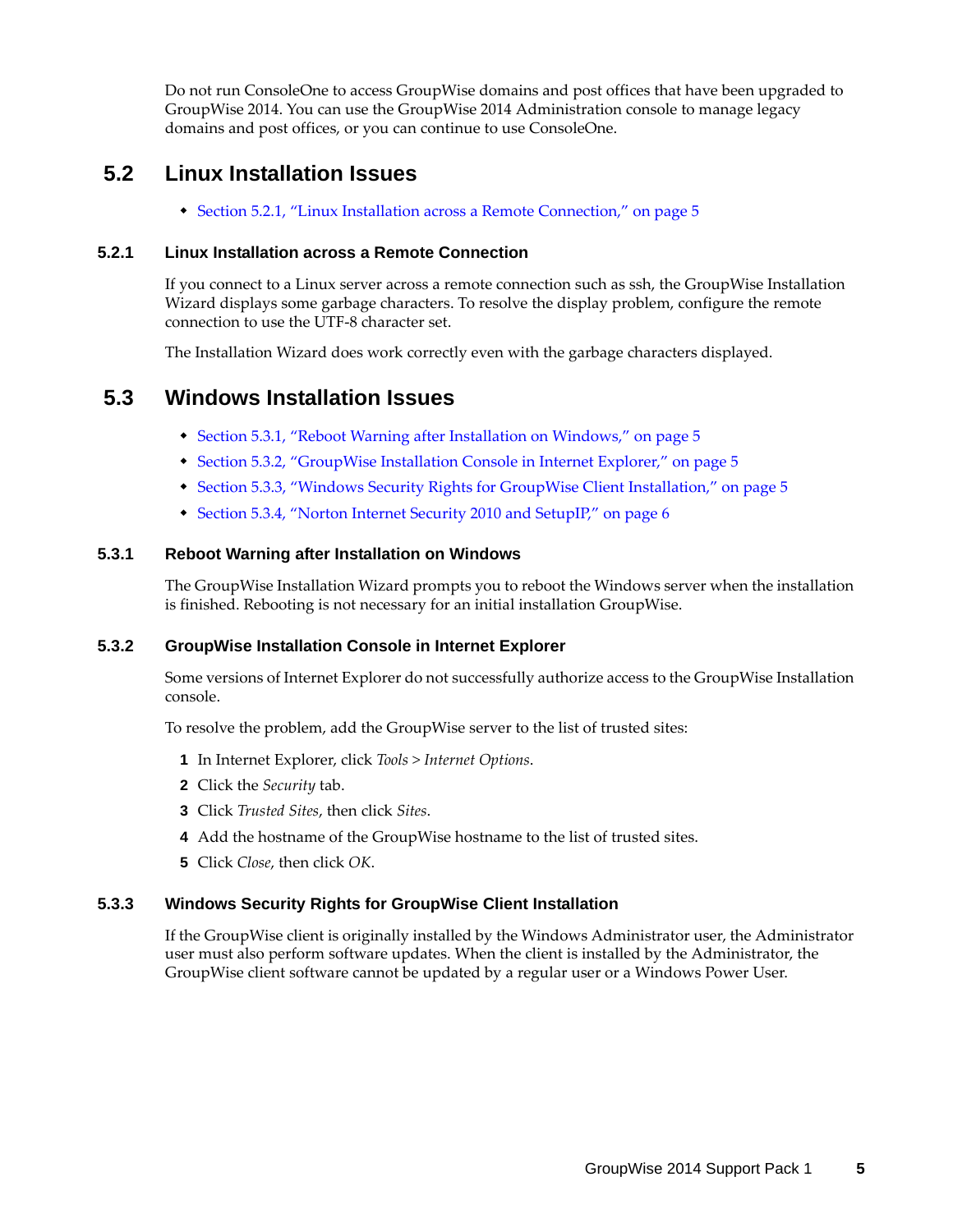#### <span id="page-5-0"></span>**5.3.4 Norton Internet Security 2010 and SetupIP**

Older versions of Norton Internet Security 2010 incorrectly identify GroupWise SetupIP as a virus and automatically remove it while it is trying to install the GroupWise client on a workstation. Symantec indicates that this problem is resolved by running LiveUpdate to obtain the latest version of Norton Internet Security 2010. If you still encounter the problem, you must disable Norton Internet Security 2010 before SetupIP can successfully run on a workstation.

# **6 Administration Issues**

- [Section 6.1, "General Administration Issues," on page 6](#page-5-1)
- [Section 6.2, "Linux Administration Issues," on page 8](#page-7-0)
- [Section 6.3, "Windows Administration Issues," on page 8](#page-7-1)

## <span id="page-5-1"></span>**6.1 General Administration Issues**

- [Section 6.1.1, "GroupWise 2014 Terminology Changes," on page 6](#page-5-2)
- [Section 6.1.2, "GroupWise Admin Console Access from Outside the Firewall," on page 6](#page-5-3)
- [Section 6.1.3, "User Moves for Imported Users," on page 7](#page-6-0)
- [Section 6.1.4, "LDAP User Synchronization Issue," on page 7](#page-6-1)
- [Section 6.1.5, "Password Issue with GWAdminUtil," on page 7](#page-6-2)
- [Section 6.1.6, "Underscore Characters in DNS Hostnames," on page 7](#page-6-3)
- [Section 6.1.7, "Issues in the GroupWise Plugin for iManager," on page 8](#page-7-2)
- [Section 6.1.8, "Server-Based Antivirus Software," on page 8](#page-7-3)

#### <span id="page-5-2"></span>**6.1.1 GroupWise 2014 Terminology Changes**

- **Group:** In the GroupWise Admin console, GroupWise "distribution lists" are now called "groups." The groups that are available in the GroupWise client are called "personal groups." The groups that are available in NetIQ eDirectory or Microsoft Active Directory are called "LDAP groups." The term "distribution list" is now used only to mean the entire recipient list of a message, regardless of whether the recipients are listed individually or as part of groups.
- **Replicate:** In the GroupWise Admin console, the term "replicate" refers to updating GroupWise databases with the latest information about an object such as a domain, post office, or user. In ConsoleOne, this action was called "synchronize." In the GroupWise Admin console, the term "synchronize" refers to updating the GroupWise Address Book with user information from an LDAP directory.

#### <span id="page-5-3"></span>**6.1.2 GroupWise Admin Console Access from Outside the Firewall**

If your network uses natting or port forwarding from a public IP address in order to reach the IP address of the GroupWise Admin Service on a GroupWise domain server, one of the following conditions must be met in order to access the GroupWise Admin console from outside the firewall:

- The MTA for the domain should not be configured with an exclusive bind to any IP address or DNS hostname.
- If an exclusive bind is required for the MTA, the MTA should be configured with the internal IP address of the domain server, and not the DNS hostname
- If the MTA must be configured with the DNS hostname of the domain server, your network must have an internal DNS to resolve the hostname to the IP address.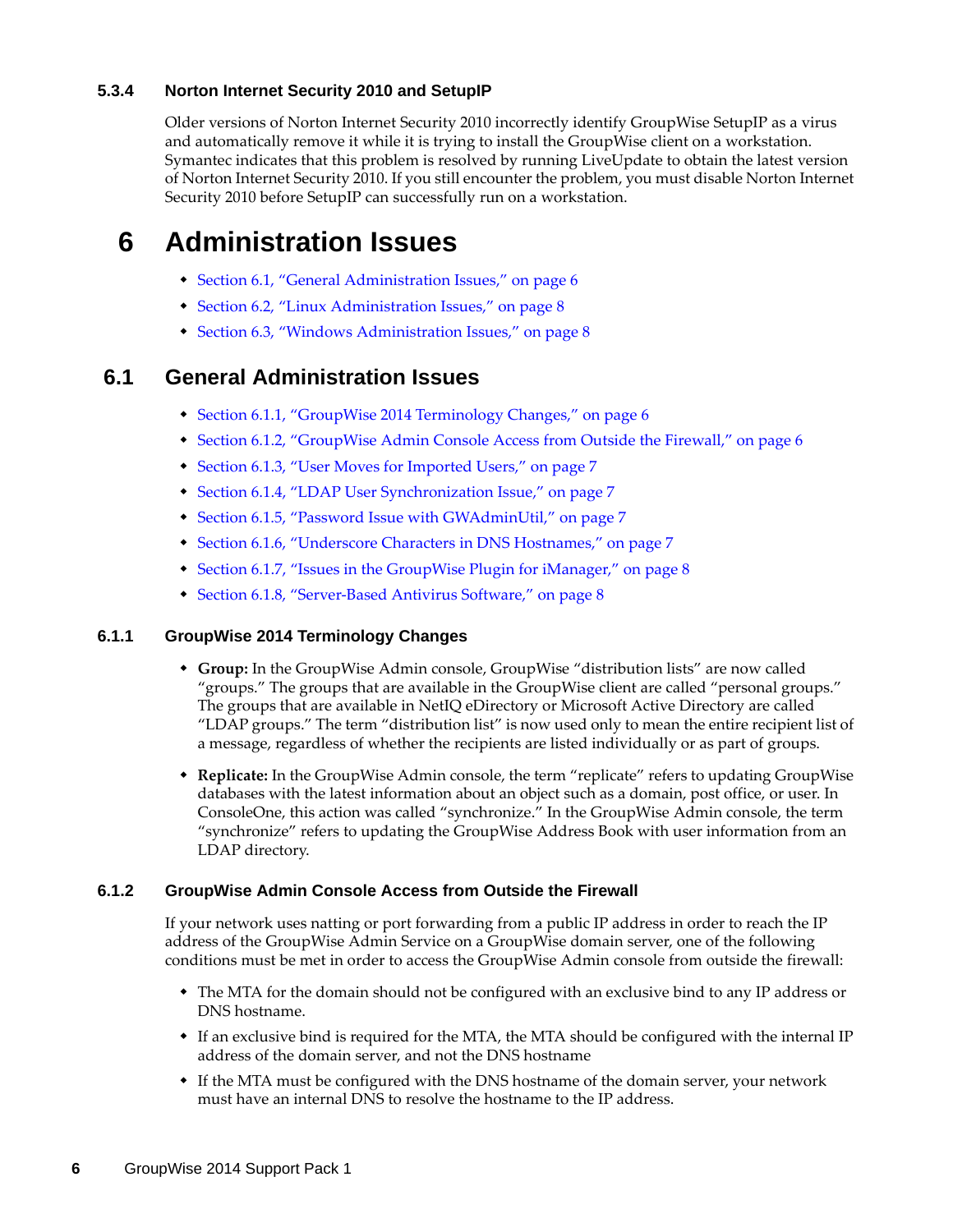Additionally, if you do need to configure the MTA with a public IP address, or you do not have an internal DNS, then you must open the GroupWise Admin Service port (9710) in order to provide GroupWise Admin console access from outside the firewall.

#### <span id="page-6-0"></span>**6.1.3 User Moves for Imported Users**

When you import users from an LDAP directory such as NetIQ eDirectory or Microsoft Active Directory and when you move users from one context to another in the LDAP directory, the users cannot immediately log in to GroupWise. The situation automatically resolves itself the next time the MTA performs user synchronization. To provide moved users with immediate GroupWise access, you can manually synchronize the moved users.

For more information, see the following sections in the *[GroupWise 2014 Administration Guide](http://www.novell.com/documentation/groupwise2014/pdfdoc/gw2014_guide_admin/gw2014_guide_admin.pdf#adminfront)*:

- ["Configuring User Synchronization for an LDAP Directory"](http://www.novell.com/documentation/groupwise2014/pdfdoc/gw2014_guide_admin/gw2014_guide_admin.pdf#b19hch7g)
- "[Synchronizing User Information](http://www.novell.com/documentation/groupwise2014/pdfdoc/gw2014_guide_admin/gw2014_guide_admin.pdf#admusermgtsync)"

#### <span id="page-6-1"></span>**6.1.4 LDAP User Synchronization Issue**

In order for LDAP user synchronization to succeed when you are using NetIQ eDirectory, the user that the MTA uses to perform user synchronization must have Read and Compare rights to all attributes on the User objects to synchronize.

In NetIQ iManager:

- **1** Click *Rights > Modify Trustees*.
- **2** Browse to and select the container object where users are located, then click *OK*.
- **3** Click *Add Trustee*.
- **4** Browse to and select the user that the MTA can use to perform user synchronization, then click *OK*.
- **5** For *[All Attribute Rights]*, select *Compare* and *Read*, then click *Done*.

#### <span id="page-6-2"></span>**6.1.5 Password Issue with GWAdminUtil**

If you use special characters in a GroupWise administrator password, you cannot use the -p option of the GWAdminUtil command to specify the password, unless you surround the password with quote marks. This is typical of how operating systems interpret commands on the command line.

The preferred usage is to use the -p option without the password and let the operating system prompt you for the password.

#### <span id="page-6-3"></span>**6.1.6 Underscore Characters in DNS Hostnames**

If the DNS hostname of a domain server includes an underscore character, you cannot access the GroupWise Admin console for that domain in Internet Explorer. Technically, the underscore is not a DNS character. Internet Explorer blocks cookies on hostnames that include underscores.

If your domain server as an underscore in its DNS hostname, use a browser other than Internet Explorer for accessing the GroupWise Admin console.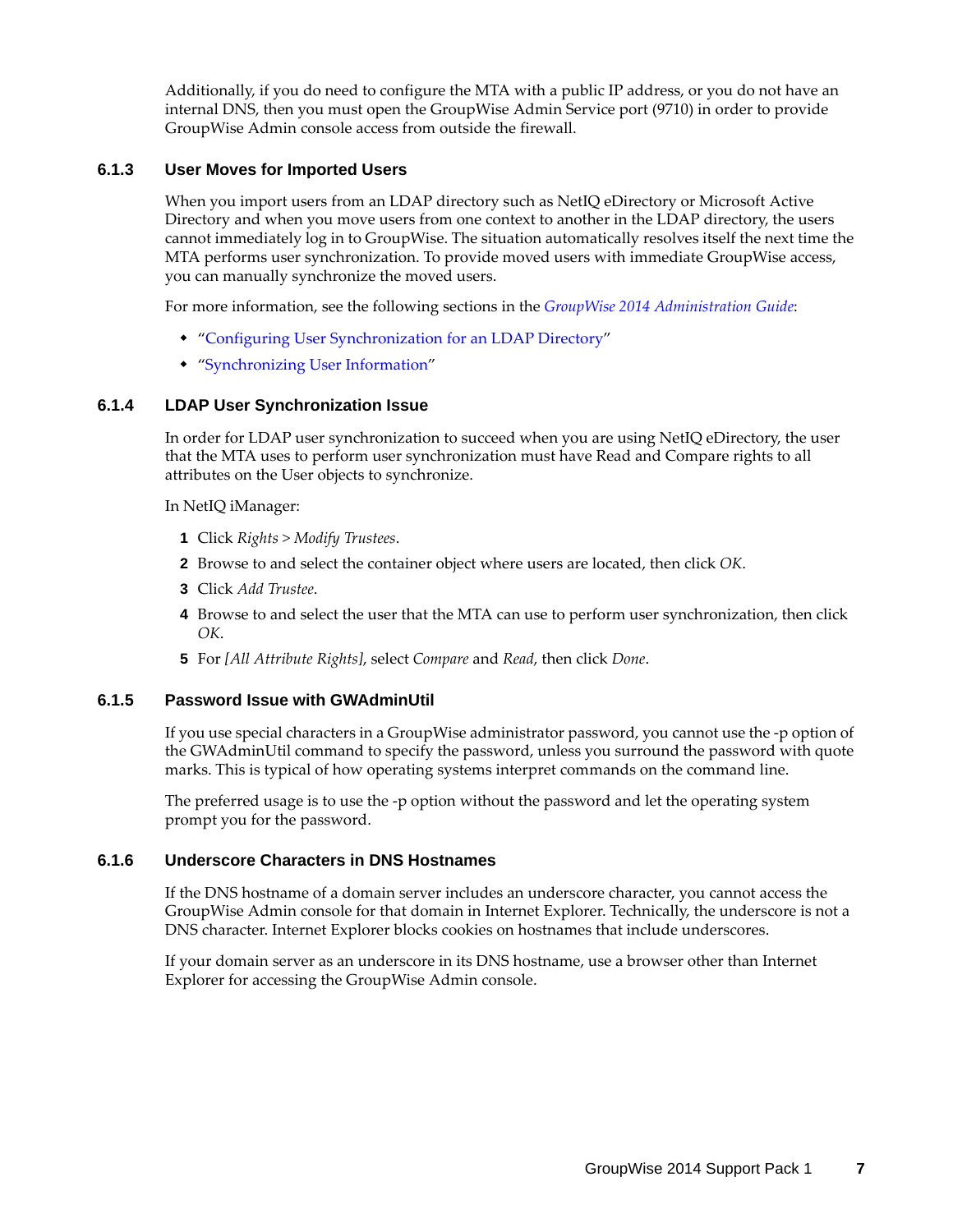#### <span id="page-7-2"></span>**6.1.7 Issues in the GroupWise Plugin for iManager**

The GroupWise plugin for iManager enables an eDirectory administrator to assign new eDirectory users and groups to GroupWise post offices.

- **Users:** When you want to add an eDirectory user to GroupWise, if the user's *First Name* field is empty, the user is not created in GroupWise. No error message is displayed.
- **Groups:** In the Roles and Tasks view in iManager, the *GroupWise* tab on Group objects does not always display properly. Use the View Objects view to add eDirectory groups to GroupWise.

#### <span id="page-7-3"></span>**6.1.8 Server-Based Antivirus Software**

If you run server-based antivirus software, you must configure it so that it does not scan GroupWise folder structures such as domains and post offices. Running antivirus software on GroupWise folder structures creates file locking conflicts with the GroupWise agents, which prevents email and administration messages from being delivered.

If you need virus scanning on GroupWise data, check the [GroupWise Partner Products page](http://www.novell.com/products/groupwise/partners.html) (http:// www.novell.com/products/groupwise/partners.html) for compatible products.

## <span id="page-7-0"></span>**6.2 Linux Administration Issues**

- [Section 6.2.1, "GWTSAFS Discontinued," on page 8](#page-7-4)
- [Section 6.2.2, "Path Names and File Names in Lowercase," on page 8](#page-7-5)

#### <span id="page-7-4"></span>**6.2.1 GWTSAFS Discontinued**

Starting in GroupWise 2012, GWTSAFS is not included in GroupWise. The supported version of Novell Open Enterprise Server (OES) provides TSAFS, which is the preferred backup approach moving forward. For more information, see "GroupWise Backup" in the OES *Storage Management Services Administration Guide*.

#### <span id="page-7-5"></span>**6.2.2 Path Names and File Names in Lowercase**

All folder names in paths to GroupWise domains and post offices should consist of lowercase letters. File names should also consist of lowercase letters. There are no length restrictions.

However, on Open Enterprise Server (OES), when you create an NSS volume, the volume name automatically appears in all uppercase in the path name. Because the use of lowercase letters in folder names is recommended for convenience, but is not required by any GroupWise program, this behavior on OES does not present any problems for GroupWise. You simply need to remember to type the uppercase letters when you specify the path name on OES.

### <span id="page-7-1"></span>**6.3 Windows Administration Issues**

• [Section 6.3.1, "Quotas on NSS Volumes," on page 8](#page-7-6)

#### <span id="page-7-6"></span>**6.3.1 Quotas on NSS Volumes**

If you use NSS volumes with quotas turned on, you must turn on quotas on all GroupWise folders. Otherwise, you receive No Disk Space errors.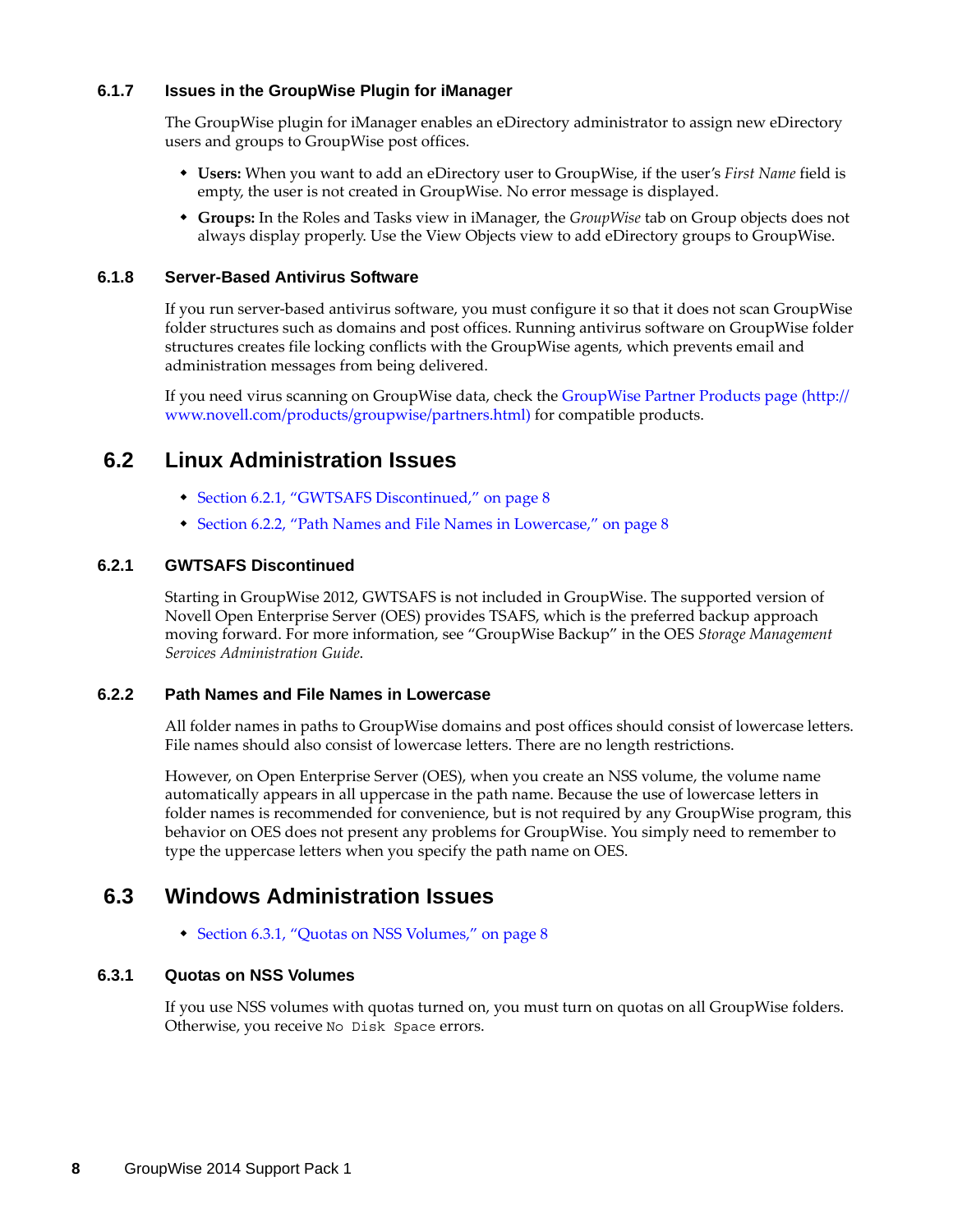# **7 Agent Issues**

- [Section 7.1, "General Agent Issues," on page 9](#page-8-0)
- [Section 7.2, "Linux Agent Issues," on page 10](#page-9-0)
- [Section 7.3, "Windows Agent Issues," on page 11](#page-10-0)

# <span id="page-8-0"></span>**7.1 General Agent Issues**

- [Section 7.1.1, "Agent Startup Files," on page 9](#page-8-1)
- [Section 7.1.2, "Agent Server Console Limitation," on page 9](#page-8-2)
- [Section 7.1.3, "Agent Upgrade Process," on page 10](#page-9-1)
- [Section 7.1.4, "Audit Reports," on page 10](#page-9-2)
- [Section 7.1.5, "Incoming Message Size Limit," on page 10](#page-9-3)
- [Section 7.1.6, "Spamhaus on the GWIA Real-Time Blacklist," on page 10](#page-9-4)
- [Section 7.1.7, "Functionality of the GWIA --msstu Switch," on page 10](#page-9-5)

#### <span id="page-8-1"></span>**7.1.1 Agent Startup Files**

In GroupWise 2014, MTA startup files are stored in the domain folder, POA startup files are stored in the post office folder, and GWIA startup files are stored in the *domain*/wpgate/gwia folder. If you start the agents from the command line or in a script, you must always specify the full path to the agent startup file. For example, on Linux, you would use one of the following commands to start the POA:

./gwpoa --home /gwsystem/*post\_office\_name* ./gwpoa @/gwsystem/*post\_office\_name*/*post\_office\_name*.poa

When you upgrade existing domains and post offices, existing agent startup files are left in their original locations if the upgrade process can locate them and can verify the locations of domains and post offices. If the upgrade process cannot locate existing startup files, or if the --home switch in the existing startup files specifies an invalid location, the upgrade process creates new startup files in the new GroupWise 2014 locations.

#### <span id="page-8-2"></span>**7.1.2 Agent Server Console Limitation**

The GroupWise Installation and Admin consoles cannot stop the GroupWise agents when they run with server consoles (with a user interface). In GroupWise 2014, you should run the agents as services, without a user interface.

- On Linux, this means that you run them without the --show switch.
- On Windows, this means that you configure them as Windows services, rather than as Windows applications.

In order to monitor the agents, rely on the web-based agent consoles, rather than on the server consoles.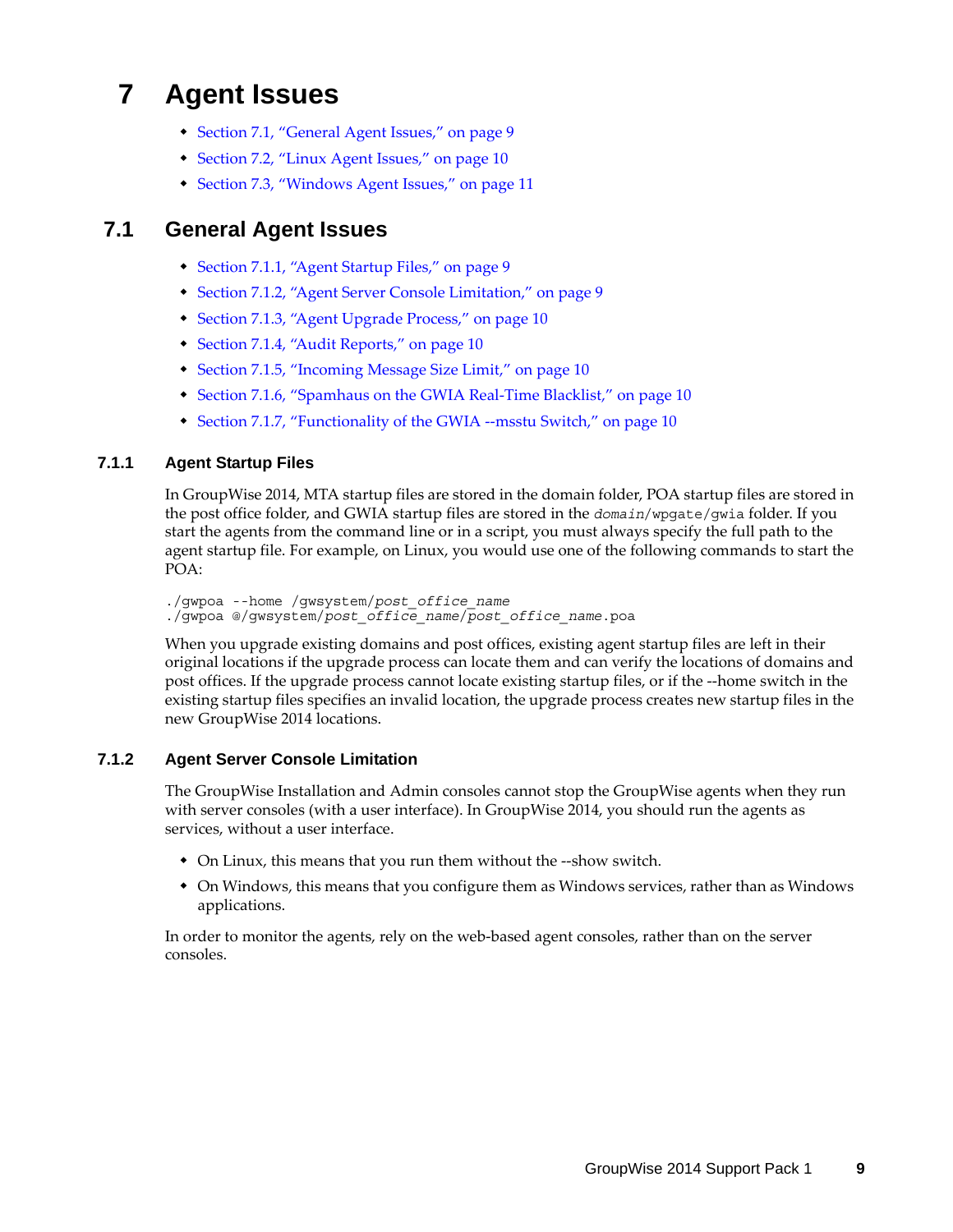#### <span id="page-9-1"></span>**7.1.3 Agent Upgrade Process**

If you are currently running the GroupWise agents with a user interface, you should run them as services instead, before you start the upgrade process. The upgrade process automatically uses the same agent configuration for GroupWise 2014 as the one being used for the existing version of GroupWise.

The GroupWise Installation console cannot stop the agents when they are running with server consoles. The GroupWise Installation console must be able to stop the agents as part of the upgrade process.

#### <span id="page-9-2"></span>**7.1.4 Audit Reports**

Whenever the POA runs an audit report, it causes the MTA for the domain to restart. In a domain with a large number of post offices, these MTA restarts might become noticeable. This is working as designed, although improved functionality has been requested.

#### <span id="page-9-3"></span>**7.1.5 Incoming Message Size Limit**

When the GWIA receives an incoming message from the Internet, it creates a MIME version of the message that includes the message and any attached files. This doubles the size of the message.

You can restrict message size at the GWIA, the MTA, and the POA. The message size that you set at the GWIA determines the maximum size of messages that are allowed into your GroupWise system. However, because of the way that the GWIA creates the MIME version of incoming messages, message size limits at the MTA and POA must be two to three times the size set at the GWIA. Otherwise, some messages can successfully enter your GroupWise system at the GWIA, but they cannot be delivered because of the size limits set at the MTA or the POA.

When such a delivery failure occurs, no undeliverable message is sent, so no one is notified of the problem.

#### <span id="page-9-4"></span>**7.1.6 Spamhaus on the GWIA Real-Time Blacklist**

If you use Spamhaus on the GWIA real-time blacklist, you might receive a "cannot be contacted" message after you upgrade to GroupWise 2014. The GWIA now logs many conditions that were not logged in the past.

The condition that is now being reported by the GWIA is a known issue with certain combinations of Spamhaus and specific types of DNS servers. For more information, see the FAQ titled "Your DNSBL Blocks Nothing at All!" on the [spamhaus.org](http://www.spamhaus.org) website.

#### <span id="page-9-5"></span>**7.1.7 Functionality of the GWIA --msstu Switch**

The --msstu switch replaces spaces with underscores (\_) in the email address of the sender, but not in the addresses of recipients. This is working as designed.

### <span id="page-9-0"></span>**7.2 Linux Agent Issues**

- [Section 7.2.1, "More Secure GroupWise High Availability Service," on page 11](#page-10-1)
- [Section 7.2.2, "Non-root GroupWise Agents and Low Port Numbers," on page 11](#page-10-2)
- [Section 7.2.3, "Maximum Number of Open Files," on page 11](#page-10-3)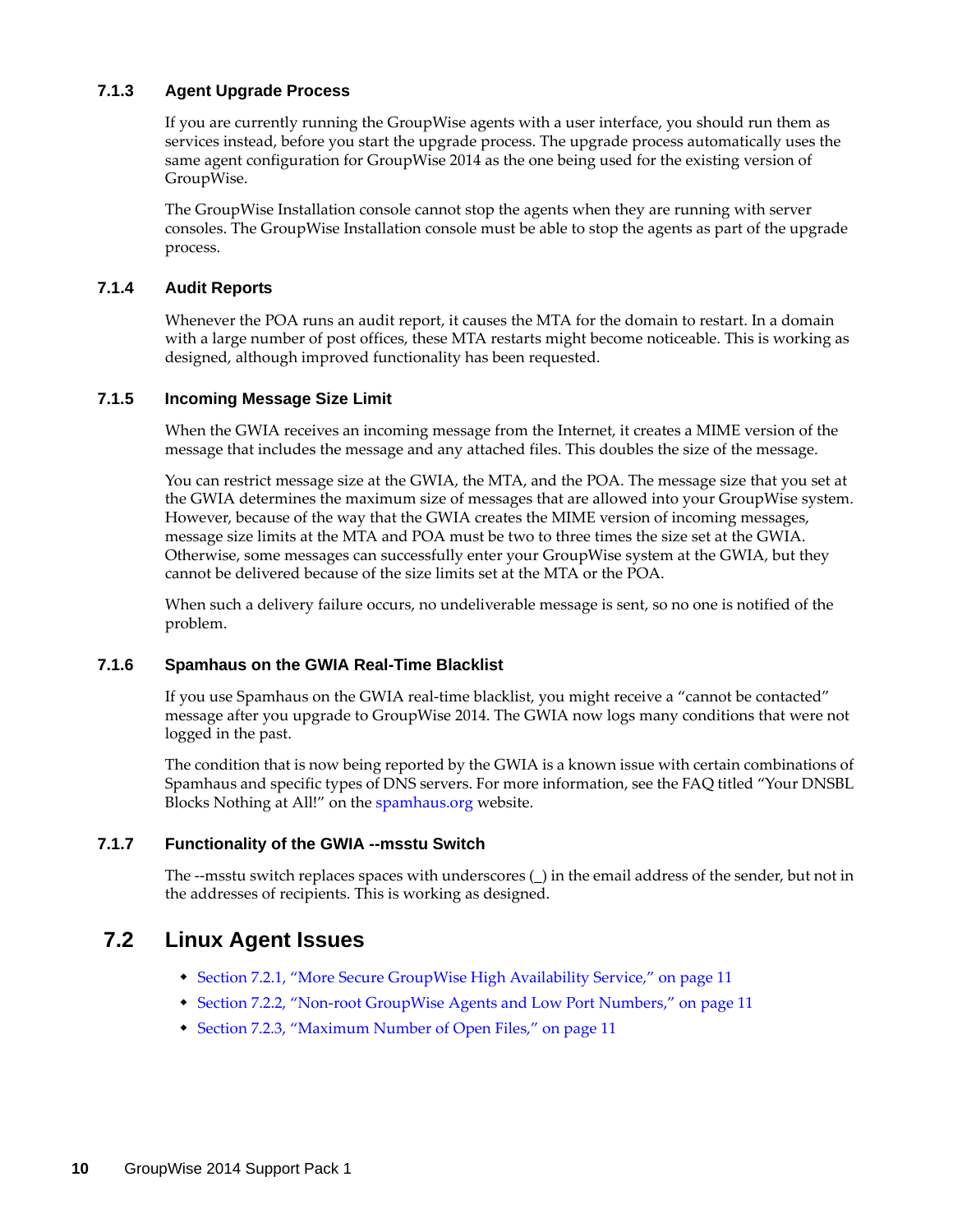#### <span id="page-10-1"></span>**7.2.1 More Secure GroupWise High Availability Service**

The GroupWise High Availability Service (gwha) has been made more secure with the introduction of the gwha.allow file. This file must contain the name of the user that the High Availability Service uses to access the GroupWise agents to obtain their status information. For more information, see "[Automatically Restarting the Linux GroupWise Agents with the GroupWise High Availability](http://www.novell.com/documentation/groupwise2014/pdfdoc/gw2014_guide_install/gw2014_guide_install.pdf#instcreateagentslinuxgwha)  [Service"](http://www.novell.com/documentation/groupwise2014/pdfdoc/gw2014_guide_install/gw2014_guide_install.pdf#instcreateagentslinuxgwha) in the *[GroupWise 2014 Installation Guide](http://www.novell.com/documentation/groupwise2014/pdfdoc/gw2014_guide_install/gw2014_guide_install.pdf#instfront)*.

#### <span id="page-10-2"></span>**7.2.2 Non-root GroupWise Agents and Low Port Numbers**

On Novell Open Enterprise Server and SUSE Linux Enterprise Server, services such as IMAP and IMAP SSL, which require port numbers below 1025, cannot be initiated or restarted after the GroupWise agents are running as a non-root user. To initiate or restart those services, you must manually stop the services and then restart the GroupWise agents.

#### <span id="page-10-3"></span>**7.2.3 Maximum Number of Open Files**

By default, the maximum number of open files on a Linux server is 1024. This default might not be sufficient for a busy POA. Therefore, the POA initializes the maximum number of open files to 200000.

The default number of open files is typically acceptable for the other GroupWise agents.

### <span id="page-10-0"></span>**7.3 Windows Agent Issues**

None.

# **8 Client Issues**

- [Section 8.1, "Speller Functionality," on page 11](#page-10-4)
- [Section 8.2, "Archiving over the Network," on page 12](#page-11-0)
- [Section 8.3, "Interaction with ZENworks Configuration Management," on page 12](#page-11-1)
- [Section 8.4, "GroupWise/Vibe Compatibility," on page 12](#page-11-2)
- [Section 8.5, "GroupWise Compatibility with Folder Synchronization Applications," on page 12](#page-11-3)
- [Section 8.6, "Windows XP and Power Users," on page 13](#page-12-0)
- [Section 8.7, "GroupWise/Outlook Compatibility," on page 13](#page-12-1)
- [Section 8.8, "Address Books Do Not Display in GroupWise When Installing GroupWise after](#page-12-2)  [Outlook 2003," on page 13](#page-12-2)
- [Section 8.9, "JAWS Script Available," on page 13](#page-12-3)

### <span id="page-10-4"></span>**8.1 Speller Functionality**

Starting in GroupWise 2012, the GroupWise client uses the speller engine technology named Hunspell. You should not notice any difference in the "spell-as-you-type" mode. However, there are a few features available in the previous Spell Checker dialog box that are no longer available.

- When the Spell Checker dialog box opens, it immediately begins spell checking.
- You can no longer check spelling in a paragraph or sentence, or by word.
- You can no longer add or manage multiple personal word lists from the Spell Checker dialog box. There is only one personal word list.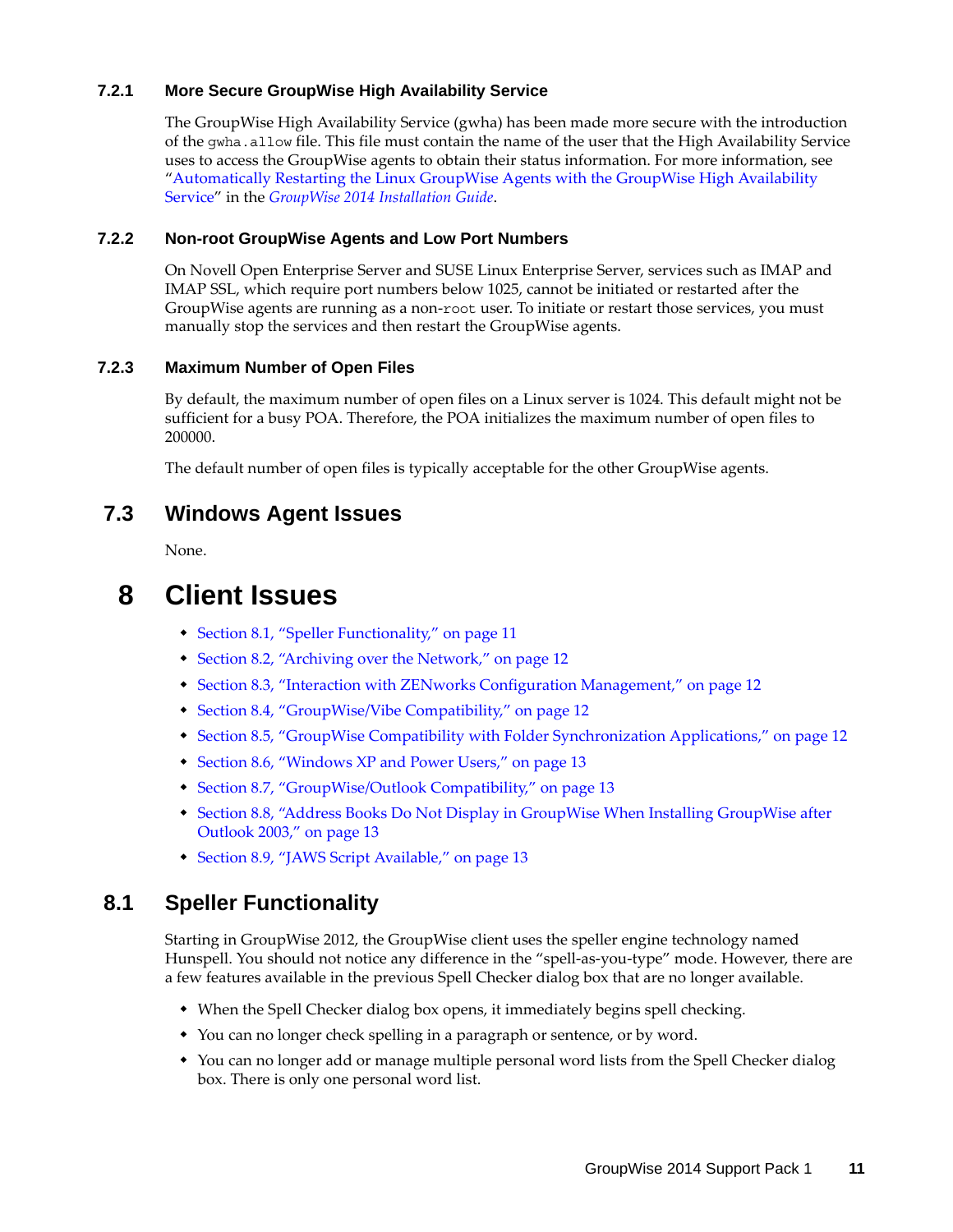# <span id="page-11-0"></span>**8.2 Archiving over the Network**

The recommended location for a GroupWise client user's archive is on his or her local workstation.

Creating an archive on a network drive is supported in the following two configurations:

• The Novell Map Network Drive feature of the Novell Client is used to map a network drive from the user's workstation to a Novell Open Enterprise (OES) Linux server where the archive is located.

The OES Linux server must use NSS volumes, and you must use NCP access with cross-protocol locks enabled in order to ensure safe client access to the archive.

• The Windows Map Network Drive feature is used to map a network drive from the user's workstation to an OES Linux server using Novell CIFS access.

Other configurations, including Samba on a SUSE Linux Enterprise Server (SLES) server, are not currently supported.

# <span id="page-11-1"></span>**8.3 Interaction with ZENworks Configuration Management**

If you use ZENworks Configuration Management to distribute the GroupWise client, a problem occurs when you update to ZENworks Configuration Management 11.2, if you have enabled Collaboration Single Sign-on (CASA). The Windows registry entry that enables CASA to provide single sign-on convenience for GroupWise users must be reset.

**1** In the Windows registry, browse to the following key:

HKEY\_LOCL\_MACHINE\\Software\\Novell\\SSO\\CASA

**2** Add the following string of type REG\_SZ:

CacheDesktopPassword

**3** Set the value to true.

# <span id="page-11-2"></span>**8.4 GroupWise/Vibe Compatibility**

If you use Novell Vibe with GroupWise, Vibe 3 or later is required for GroupWise 2014 integration.

## <span id="page-11-3"></span>**8.5 GroupWise Compatibility with Folder Synchronization Applications**

Do not use iFolder with your GroupWise mailbox. For more information, see "GroupWise Files Become Corrupted in an iFolder" in the "Troubleshooting" section in the *[Novell iFolder Cross-Platform](http://www.novell.com/documentation/ifolderos/os_ifolder37_user/data/bookinfo.html)  [User Guide](http://www.novell.com/documentation/ifolderos/os_ifolder37_user/data/bookinfo.html)*.

The issues involved with trying to use iFolder with GroupWise apply to using GroupWise with other folder synchronization applications as well, such as Novell Filr and Microsoft Offline Files. Do not use any of these applications with GroupWise.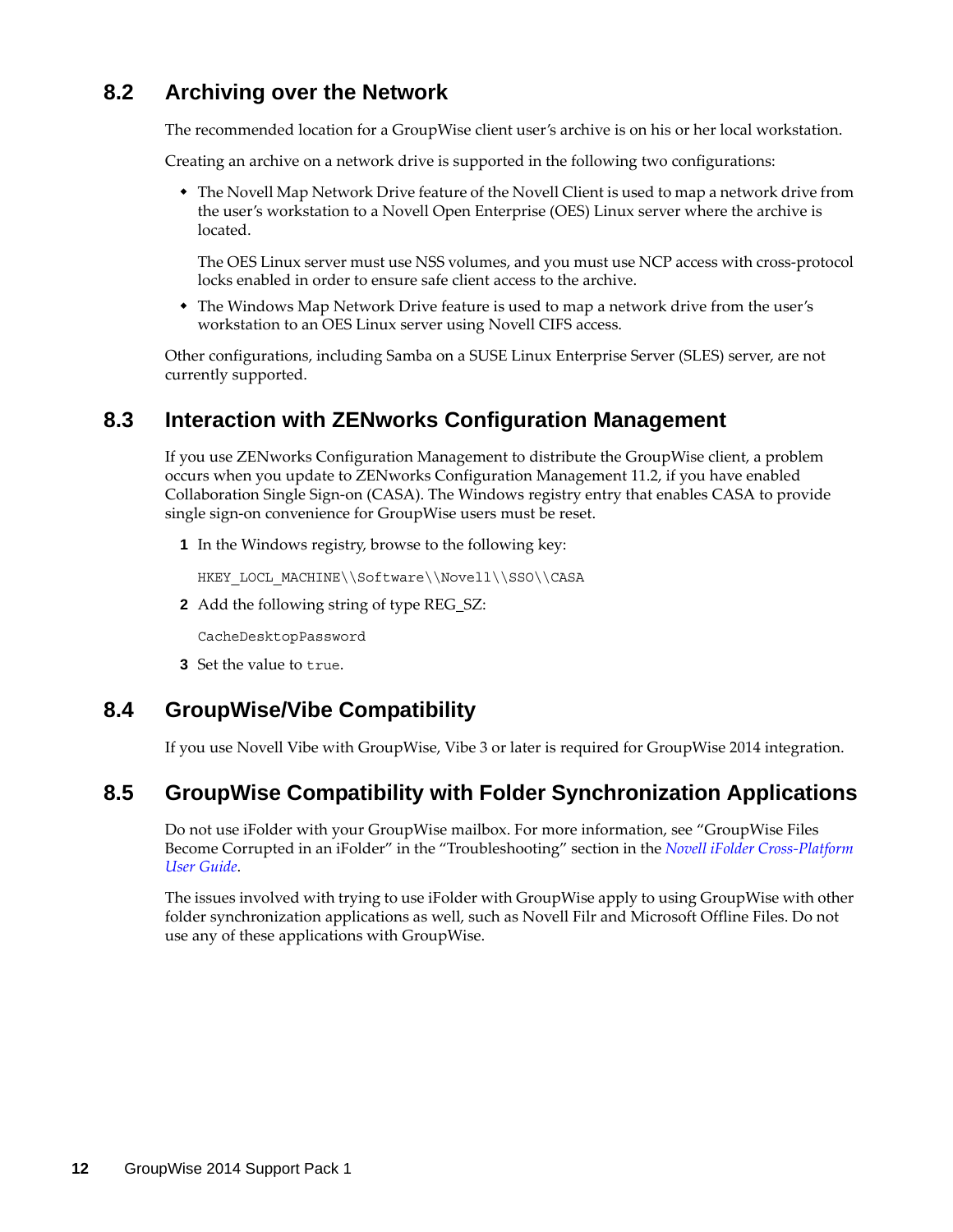# <span id="page-12-0"></span>**8.6 Windows XP and Power Users**

If you are a member of the Power Users group when you install the GroupWise client, you cannot immediately uninstall the GroupWise client in the Control Panel. You must follow these steps to uninstall:

- **1** Remove yourself from the Power Users group.
- **2** Log out of Windows.
- **3** Log back in to Windows.
- **4** Uninstall the GroupWise client.

## <span id="page-12-1"></span>**8.7 GroupWise/Outlook Compatibility**

If you install the GroupWise 2014 client on a workstation where Outlook 2013 is installed, you must reboot the workstation before you use Outlook. If you do not reboot the workstation, you receive the following error when you start Outlook:

Unexpected Error in gwmsp1.dll

# <span id="page-12-2"></span>**8.8 Address Books Do Not Display in GroupWise When Installing GroupWise after Outlook 2003**

If you install Outlook, then install the GroupWise client, and then uninstall Outlook, you must reinstall the GroupWise client in order to restore MAPI, which is uninstalled along with Outlook. To avoid this problem, uninstall Outlook before you install the GroupWise client.

# <span id="page-12-3"></span>**8.9 JAWS Script Available**

Users of the JAWS screen reader can install the JAWS script available for GroupWise. Follow the instructions in the  $\clap{\text{client}}jaws\gtrap{\text{gw}}jaws\text{ readme.txt}$  file to install the JAWS script and other files on your workstation.

If you encounter Section 508 accessibility issues in the GroupWise 2014 client, continue to use the GroupWise 2012 client. Section 508 accessibility issues will be addressed in a future GroupWise 2014 release.

# **9 WebAccess Issues**

- [Section 9.1, "General WebAccess Issues," on page 13](#page-12-4)
- [Section 9.2, "Linux WebAccess Issues," on page 15](#page-14-0)
- [Section 9.3, "Windows WebAccess Issues," on page 16](#page-15-0)

### <span id="page-12-4"></span>**9.1 General WebAccess Issues**

- [Section 9.1.1, "WebAccess Busy Search Error," on page 14](#page-13-0)
- [Section 9.1.2, "WebAccess Time Zone," on page 14](#page-13-1)
- [Section 9.1.3, "Shared Folder Notification Issue," on page 14](#page-13-2)
- [Section 9.1.4, "Proxy Calendar Availability," on page 14](#page-13-3)
- [Section 9.1.5, "WebAccess Mobile and Tablet Issues," on page 14](#page-13-4)
- [Section 9.1.6, "WebAccess Monitoring," on page 15](#page-14-1)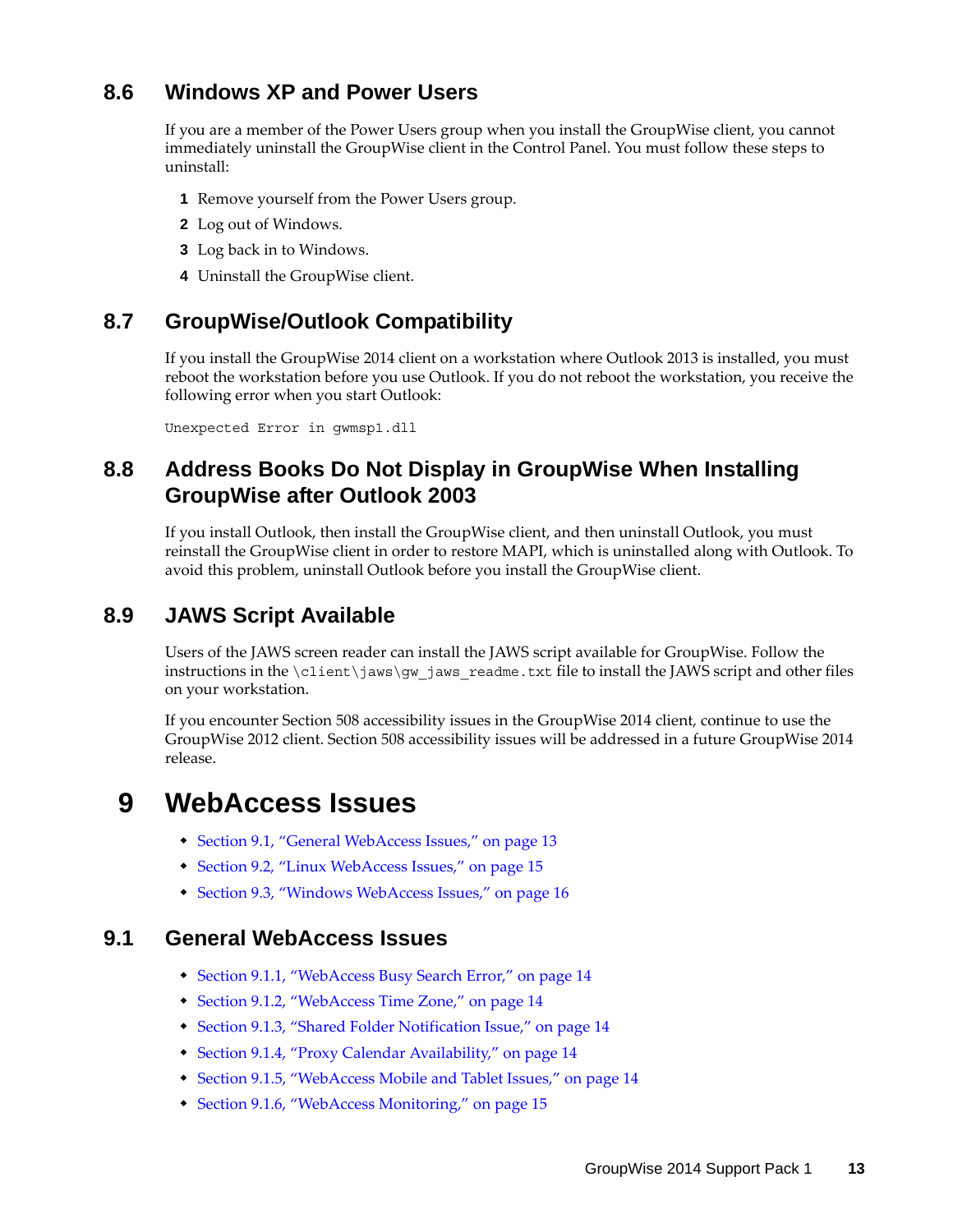- [Section 9.1.7, "Preventing Web Server Folder Browsing," on page 15](#page-14-2)
- [Section 9.1.8, "WebPublisher Availability," on page 15](#page-14-3)

#### <span id="page-13-0"></span>**9.1.1 WebAccess Busy Search Error**

If you specify an invalid user in an appointment and do a Busy Search, WebAccess displays an error that does not indicate the cause of the problem. If you receive an error doing a Busy Search in WebAccess, verify the information that you have specified in the appointment to ensure that it is valid.

#### <span id="page-13-1"></span>**9.1.2 WebAccess Time Zone**

In GroupWise 8 WebAccess, you were required to manually set the WebAccess time zone if you wanted WebAccess to use a time zone that was different from the time zone of your post office. Starting in GroupWise 2012, the WebAccess time zone automatically matches the time zone of your workstation. To change the WebAccess time zone, change your workstation time zone.

#### <span id="page-13-2"></span>**9.1.3 Shared Folder Notification Issue**

Starting with GroupWise 2012, you can share folder trees. In the GroupWise client, the shared folder notification for the folder tree arrives as a single notification. In WebAccess, you receive a shared folder notification for each folder in the shared folder tree. In a large folder tree, this could result in a large number of shared folder notifications.

Multiple shared folder notifications for folder trees shared in GroupWise 2014 and GroupWise 2012 occur in GroupWise 8, in both the GroupWise client and in WebAccess.

#### <span id="page-13-3"></span>**9.1.4 Proxy Calendar Availability**

In the GroupWise client, you can right-click a Calendar folder, then click *New Proxy Calendar* to display the Calendar of a proxy user as a sub-calendar in your own Calendar.

In WebAccess, you cannot create a Proxy Calendar, and Proxy Calendars created in the GroupWise client do not display in WebAccess. In WebAccess, you must proxy to the other user's mailbox in order to view that user's Calendar.

#### <span id="page-13-4"></span>**9.1.5 WebAccess Mobile and Tablet Issues**

- [Section 9.1.5.1, "Using the comma key to add users in the Compose Item view," on page 14](#page-13-5)
- [Section 9.1.5.2, "Attachments on a Samsung Galaxy Tablet," on page 14](#page-13-6)
- [Section 9.1.5.3, "PDF Display on an ASUS Tablet," on page 15](#page-14-4)
- [Section 9.1.5.4, "Browser Display on an ASUS Tablet," on page 15](#page-14-5)

#### <span id="page-13-5"></span>9.1.5.1 Using the comma key to add users in the Compose Item view

In normal circumstances, WebAccess Mobile users can begin typing a name, then press the Enter or comma keys to add the user to the *To/Cc/Bc* list. A recent Chrome update has disabled the ability to add users using the comma key on some Android devices.

#### <span id="page-13-6"></span>9.1.5.2 Attachments on a Samsung Galaxy Tablet

On a Samsung Galaxy tablet, the Quickoffice HD location for attaching documents and text files might not be available, depending on the specific model of the Galaxy tablet. You can attach files in WebAccess Mobile only from locations that are available on your particular tablet.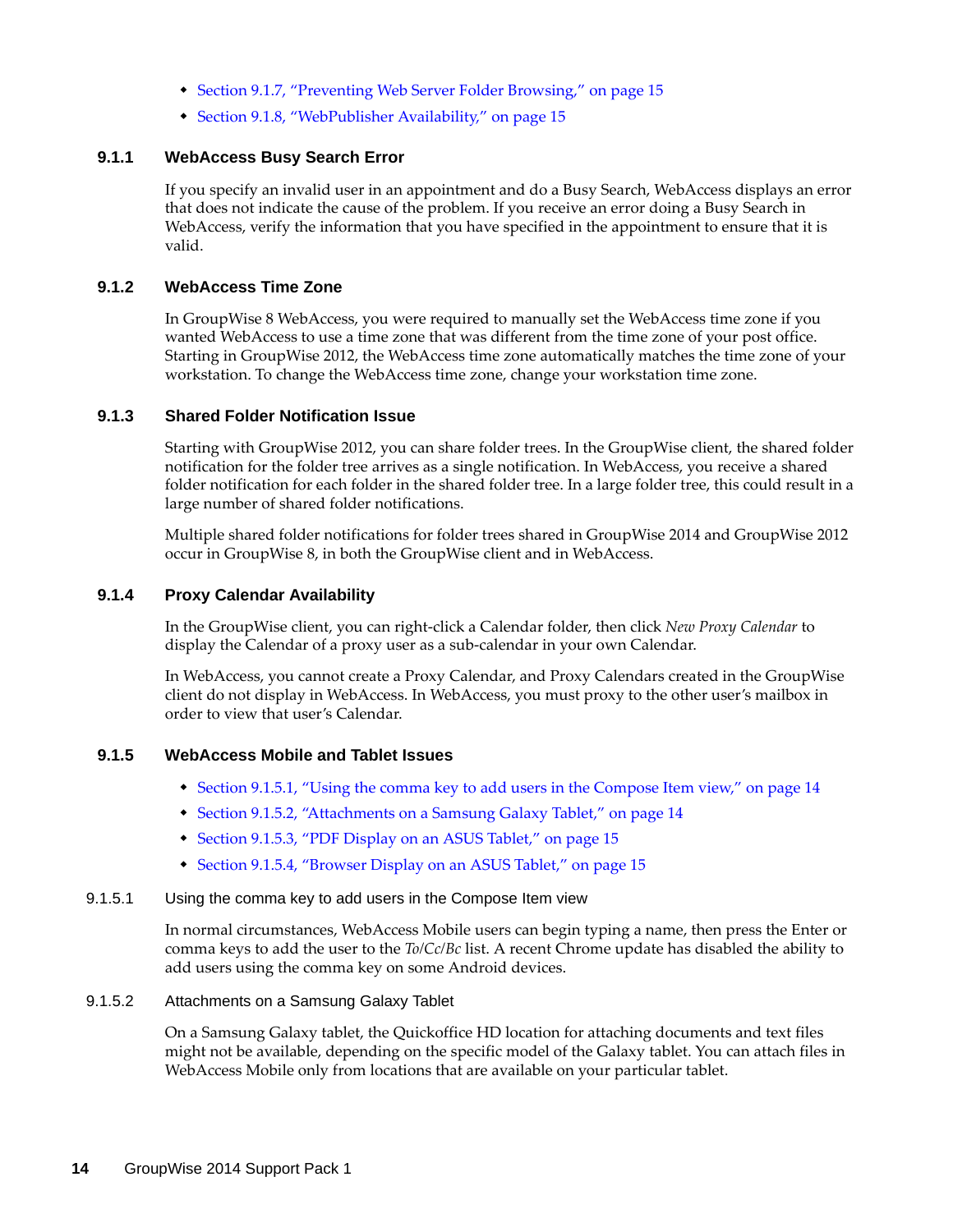#### <span id="page-14-4"></span>9.1.5.3 PDF Display on an ASUS Tablet

PDF files cannot be displayed on ASUS Transformer TF101 and TF102 tablets if they do not have a plug-in for displaying PDF files. As a result, the PDF file is downloaded to the tablet rather than being immediately displayed. To display a PDF file after it has been downloaded, use a native application such as MyLibrary or Polaris Office to view it.

#### <span id="page-14-5"></span>9.1.5.4 Browser Display on an ASUS Tablet

ASUS tablets may have browser display issues in WebAccess Mobile, including:

- Pages occasionally do not load.
- Pages might be very slow to load.
- The browser quits. When it is relaunched, the browser does not display the pages and tabs that were originally displayed when it quit.
- Typing text in the browser is very slow.

As a workaround:

**1** Enter the following text in the address bar:

about:debug

- **2** In the browser menu, click *Settings > Debug*.
- **3** Deselect *Enable OpenGL Rendering*.
- **4** Repeat this procedure each time you restart the tablet.

#### <span id="page-14-1"></span>**9.1.6 WebAccess Monitoring**

Starting in GroupWise 2012, the WebAccess Application communicates directly with the POA, and the WebAccess Agent is no longer needed. As a result, WebAccess cannot be monitored by GroupWise Monitor, because Monitor communicates with agents, not with Web applications. Use the web-based WebAccess Application console instead.

#### <span id="page-14-2"></span>**9.1.7 Preventing Web Server Folder Browsing**

If your web server is configured to allow folder browsing, a user can access the /com folder of your web server and browse downward from there. There is no confidential information located in any of the folders that are accessible in this manner.

However, if you want to prevent access, you can change the configuration of your web server. For example, if you are using Apache, you can modify the httpd.conf file to remove the access that is provided by default. Locate the section that provides folder options for the htdocs folder. Either remove the Indexes option from the Options directive or place a minus (-) in front of it. Restart Apache to put the change into effect.

#### <span id="page-14-3"></span>**9.1.8 WebPublisher Availability**

Starting in GroupWise 2012, WebPublisher is not part of GroupWise. To continue using WebPublisher, you must maintain a GroupWise 8 domain with GroupWise 8 WebAccess to support your WebPublisher needs.

## <span id="page-14-0"></span>**9.2 Linux WebAccess Issues**

- [Section 9.2.1, "WebAccess Installation Issue," on page 16](#page-15-1)
- [Section 9.2.2, "WebAccess Upgrade Issue," on page 16](#page-15-2)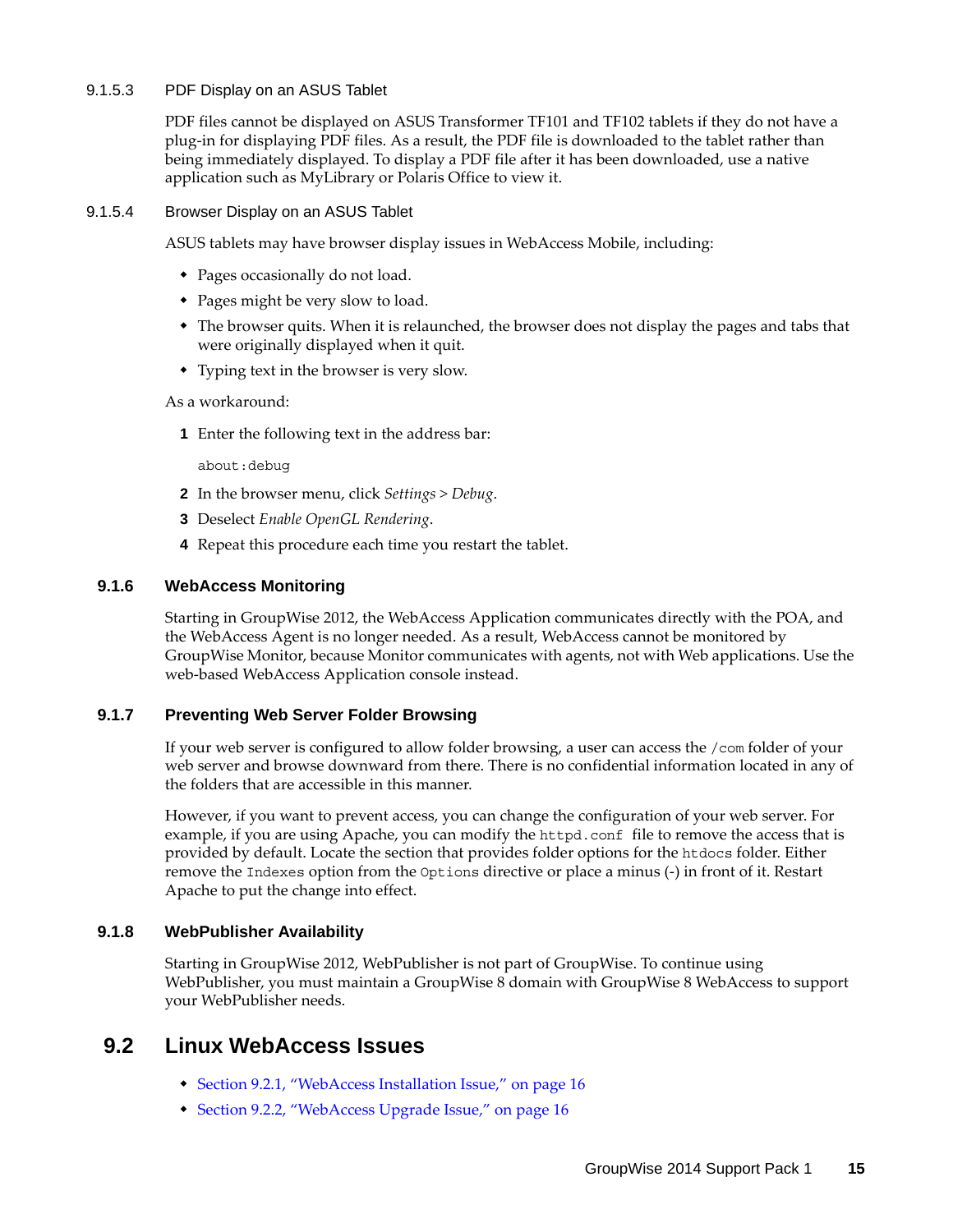#### <span id="page-15-1"></span>**9.2.1 WebAccess Installation Issue**

When you install WebAccess on Open Enterprise Server (OES) 11, you might see the following warning messages:

[warn] module rewrite module is already loaded, skipping [warn] worker ajp://localhost:9009/gw/webacc already used by another worker [warn] The Alias directive in /etc/opt/novell/httpd/conf.d/gw.conf at line 4 will probably never match because it overlaps an earlier Alias.

These warnings are cosmetic. The installation proceeds successfully.

#### <span id="page-15-2"></span>**9.2.2 WebAccess Upgrade Issue**

If you upgrade an existing WebAccess installation to GroupWise 2014, you must use both the *Install* option and the *Configure* option in the GroupWise Installation Wizard in order for the GroupWise 2014 version of the WebAccess Application to be installed and configured correctly. If you do not run the *Configure* option, you continue to run the old WebAccess Application and not the GroupWise 2014 version.

### <span id="page-15-0"></span>**9.3 Windows WebAccess Issues**

- [Section 9.3.1, "Installation on Windows Server 2008 R2 and Later," on page 16](#page-15-3)
- [Section 9.3.2, "New Message Notification Sound Not Activated in Internet Explorer 9," on](#page-15-4)  [page 16](#page-15-4)
- [Section 9.3.3, "Refresh Issue in the Work in Progress Folder," on page 17](#page-16-0)
- [Section 9.3.4, "NetIQ iManager Compatibility on Windows," on page 17](#page-16-1)
- [Section 9.3.5, "Internet Explorer and Google Chrome Frame," on page 17](#page-16-2)

#### <span id="page-15-3"></span>**9.3.1 Installation on Windows Server 2008 R2 and Later**

On Windows, WebAccess requires ISAPI support. ISAPI support is no longer installed by default when you install Windows Server 2008 R2 or later and Internet Information Services (IIS). Ideally, you should select ISAPI support during the installation of IIS. However, if you are installing WebAccess on Windows Server 2008 R2 or later, and ISAPI support is not yet installed, you can add it after the fact.

- **1** In Windows Server Manager, expand *Roles*, then right-click *Web Server (IIS)*.
- **2** In the *Role Services* section, click *Add Role Services*.
- **3** Select *Application Development*, select *ISAPI Extensions* and *ISAPI Filters*, then click *Install*.
- **4** (Conditional) If you installed the GroupWise WebAccess Application before you installed ISAPI support, reinstall the GroupWise WebAccess Application.

The WebAccess Installation Wizard restarts Tomcat and IIS to put the ISAPI changes into effect.

#### <span id="page-15-4"></span>**9.3.2 New Message Notification Sound Not Activated in Internet Explorer 9**

If you are using WebAccess in Internet Explorer 9, the notification sound for new messages is not activated. Update Internet Explorer to a later version.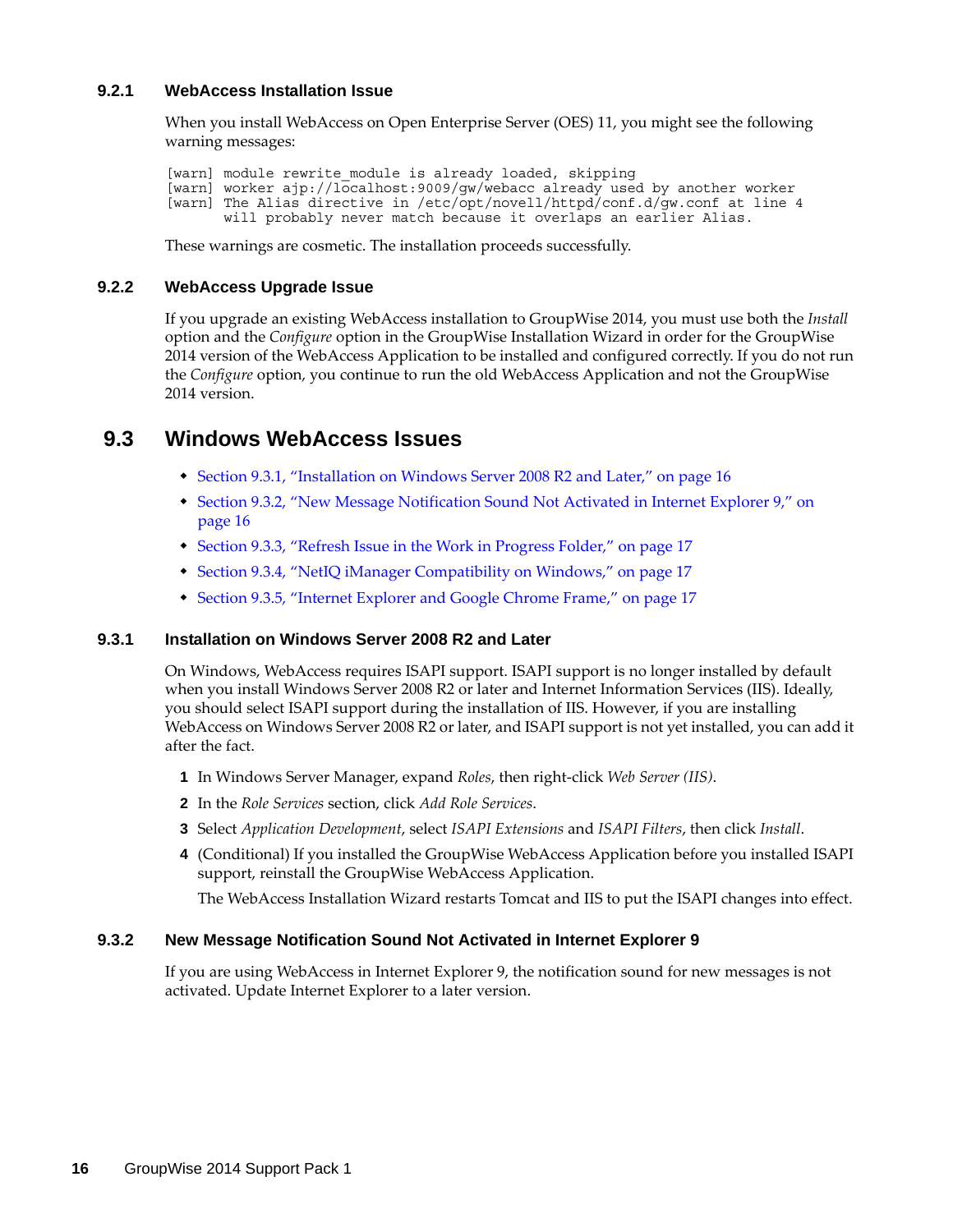#### <span id="page-16-0"></span>**9.3.3 Refresh Issue in the Work in Progress Folder**

When WebAccess is installed on a Windows server, changes to an item that is saved in the Work in Progress folder might not take effect immediately. This occurs when WebAccess selects an IPv6 address as the best IP address to register the poll notifications with.

As a workaround, edit the webacc.cfg file and set the SOAP.Poll.host setting to the correct IPv4 address for the POA to use for poll notifications.

#### <span id="page-16-1"></span>**9.3.4 NetIQ iManager Compatibility on Windows**

Do not install WebAccess and NetIQ iManager on the same Windows server. Because WebAccess installs and configures its own Tomcat and Jakarta connector, it must be installed on a server where Tomcat is not already in use by another program. If they are installed on the same server, either WebAccess or iManager does not work.

#### <span id="page-16-2"></span>**9.3.5 Internet Explorer and Google Chrome Frame**

In Internet Explorer 6 and 7, WebAccess relies on Google Chrome Frame in order to provide a variety of advanced features. If a user's workstation does not have Google Chrome Frame, the user is prompted to download and install it from the Internet. If your WebAccess users do not have access to the Internet, you can make Google Chrome Frame available locally.

**1** Download the Google Chrome Frame installer from the following web site:

http://www.google.com/chromeframe

The Google Chrome Frame installer is named GoogleChromeframeStandaloneEnterprise.msi.

- **2** Place the .msi file under the document root folder on your web server.
- <span id="page-16-3"></span>**3** Test the location by viewing the URL for the file in your web browser.
- **4** Specify the URL for the Google Chrome Frame installer in the WebAccess configuration file:
	- **4a** Edit the webacc.cfg file in an ASCII text editor.
	- **4b** Add the following line at the bottom of the file:

GoogleChromeFrame.url=*installer\_location*

- **4c** Replace *installer\_location* with the URL that you tested in [Step 3](#page-16-3).
- **4d** Save the file and exit the text editor.
- **5** Restart Tomcat.

# **10 Calendar Publishing Host Issues**

- [Section 10.1, "General Calendar Publishing Host Issues," on page 17](#page-16-4)
- [Section 10.2, "Linux Calendar Publishing Host Issues," on page 18](#page-17-0)
- [Section 10.3, "Windows Calendar Publishing Host Issues," on page 18](#page-17-1)

### <span id="page-16-4"></span>**10.1 General Calendar Publishing Host Issues**

- [Section 10.1.1, "URL for Published Calendars," on page 18](#page-17-2)
- [Section 10.1.2, "Time Discrepancy in Published Calendars," on page 18](#page-17-3)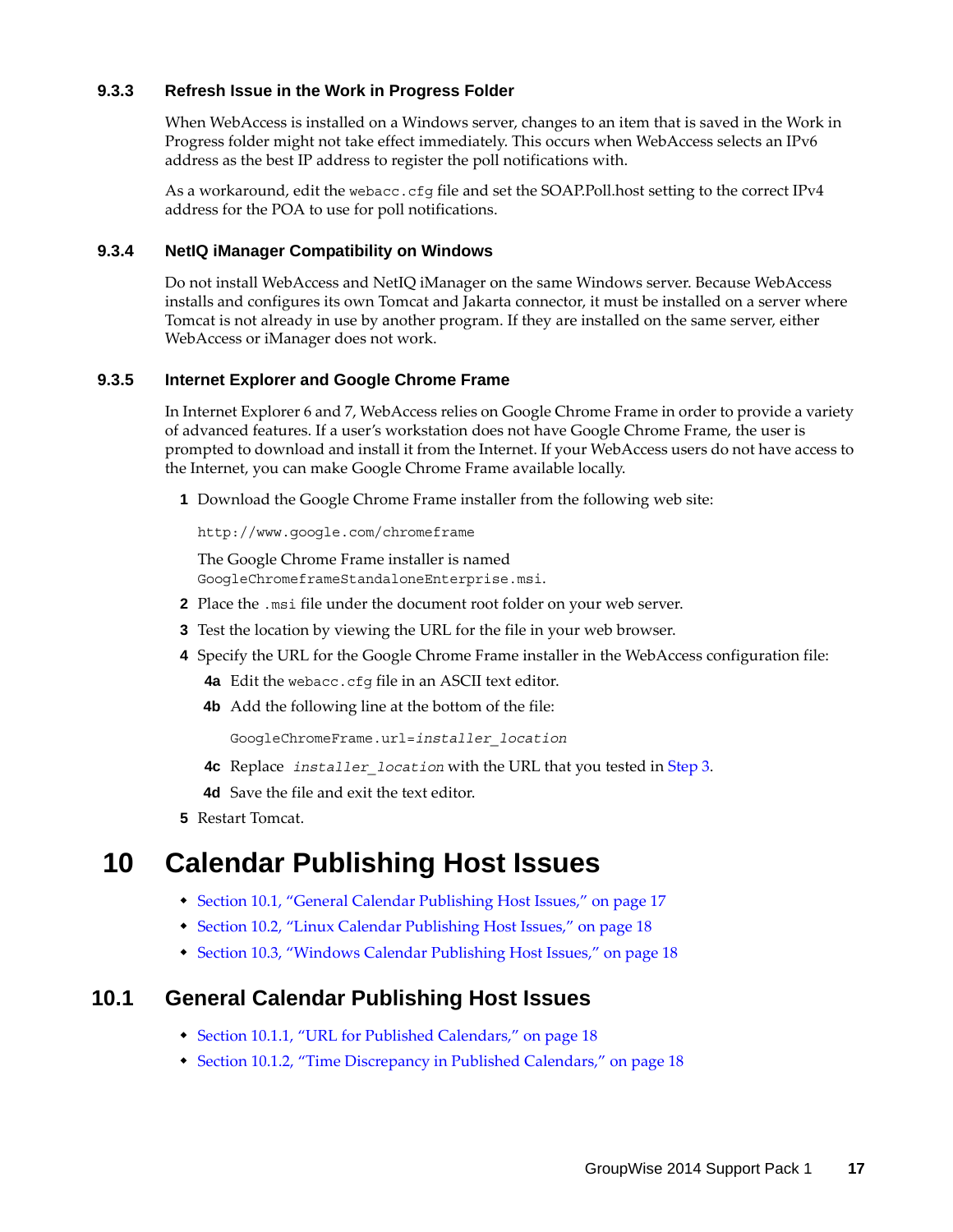- [Section 10.1.3, "Calendar Publishing Host Name Required During Installation," on page 18](#page-17-4)
- [Section 10.1.4, "Attachments Not Published," on page 18](#page-17-5)

#### <span id="page-17-2"></span>**10.1.1 URL for Published Calendars**

When you publish a calendar to the Internet, you can send non-GroupWise users a URL to your published calendar. The GroupWise client provides one of the following formats for the URL, depending on whether the CalPub Host is configured for http:

webcal://*calpubhost\_hostname*/gwcal/calendar/ a3NvcmVuc2VuQGd3Lm5vdmVsbC5jb20\_Y249Q2FsZW5kYXI

#### <span id="page-17-3"></span>**10.1.2 Time Discrepancy in Published Calendars**

In some time zones and depending on whether Daylight Saving Time is in effect, appointments that are created in WebAccess might display one hour earlier in a published calendar compared to when they are actually scheduled.

#### <span id="page-17-4"></span>**10.1.3 Calendar Publishing Host Name Required During Installation**

The Calendar Publishing Host Installation Wizard prompts for the name of the Calendar Publishing Host. If you are upgrading an existing Calendar Publishing Host installation, the Calendar Publishing Host name must be specified identically as before, including spacing and capitalization. If the names do not match, the Calendar Publishing Host cannot function.

#### <span id="page-17-5"></span>**10.1.4 Attachments Not Published**

If calendar items include attachments, the attachments are not published to the Internet, but the calendar items themselves are still successfully published.

### <span id="page-17-0"></span>**10.2 Linux Calendar Publishing Host Issues**

[Section 10.2.1, "Linux Calendar Publishing Host Issues Shared with WebAccess," on page 18](#page-17-6)

#### <span id="page-17-6"></span>**10.2.1 Linux Calendar Publishing Host Issues Shared with WebAccess**

The Calendar Publishing Host and WebAccess share a substantial amount of functionality. [Section 9.2.1, "WebAccess Installation Issue," on page 16](#page-15-1) and [Section 9.2.2, "WebAccess Upgrade](#page-15-2)  [Issue," on page 16](#page-15-2) also pertain to the Calendar Publishing Host.

## <span id="page-17-1"></span>**10.3 Windows Calendar Publishing Host Issues**

None.

# **11 Monitor Issues**

- [Section 11.1, "General Monitor Issues," on page 19](#page-18-0)
- [Section 11.2, "Linux Monitor Issues," on page 19](#page-18-1)
- [Section 11.3, "Windows Monitor Issues," on page 19](#page-18-2)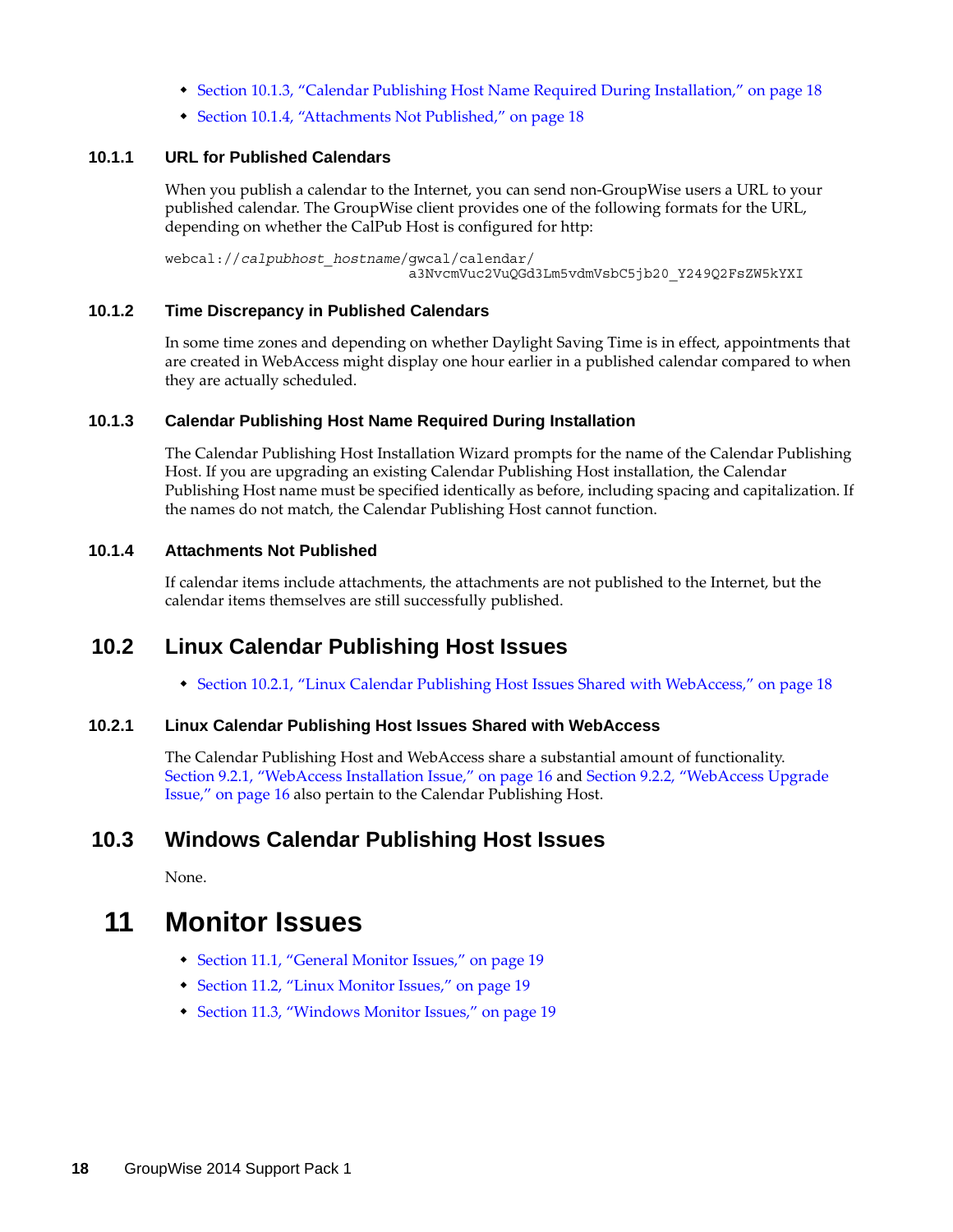## <span id="page-18-0"></span>**11.1 General Monitor Issues**

[Section 11.1.1, "Monitor Agent SSL Configuration," on page 19](#page-18-3)

#### <span id="page-18-3"></span>**11.1.1 Monitor Agent SSL Configuration**

If you want to enable SSL by using the Monitor Agent --httpssl and --httpcertfile switches, the certificate file must be in PEM format. This differs from the other GroupWise agents, which take a .b64 public certificate file and a .key private key file. The PEM format combines the certificate and key in a single file.

## <span id="page-18-1"></span>**11.2 Linux Monitor Issues**

- [Section 11.2.1, "Linux Monitor Issues Shared with WebAccess," on page 19](#page-18-4)
- [Section 11.2.2, "Restoring Monitor Settings after Reinstallation," on page 19](#page-18-5)

#### <span id="page-18-4"></span>**11.2.1 Linux Monitor Issues Shared with WebAccess**

Monitor and WebAccess share a substantial amount of functionality. [Section 9.2.1, "WebAccess](#page-15-1)  [Installation Issue," on page 16](#page-15-1) and [Section 9.2.2, "WebAccess Upgrade Issue," on page 16](#page-15-2) also pertain to Monitor.

#### <span id="page-18-5"></span>**11.2.2 Restoring Monitor Settings after Reinstallation**

Monitor settings are stored in the monitor.xml file in the Monitor installation folder. Agent groups are also stored in this file. If you reinstall the Monitor software, the monitor. xml file is backed up as monitor.001. To restore previous Monitor settings and agent groups, remove the newly installed monitor.xml file and rename monitor.001 to monitor.xml.

## <span id="page-18-2"></span>**11.3 Windows Monitor Issues**

[Section 11.3.1, "Upgrade of the Monitor Agent," on page 19](#page-18-6)

#### <span id="page-18-6"></span>**11.3.1 Upgrade of the Monitor Agent**

When you upgrade the Monitor Agent to GroupWise 2014, a problem occurs if you have installed the earlier version of the Monitor Agent in a folder that is different from the default location:

c:\Program Files\Novell\GroupWise Monitor

The Monitor Agent Installation Wizard places the new monitor.xml file in that default location. On startup, the Monitor Agent looks once in that default location, and then it saves the new monitor.xml file in the new default location

c:\ProgramData\Novell\GroupWise Monitor

When the Monitor Agent starts, it always looks for the monitor.xml file in the ProgramData location.

# **12 GroupWise/Exchange Coexistence Issues**

- [Section 12.1, "General GroupWise/Exchange Coexistence Issues," on page 20](#page-19-0)
- [Section 12.2, "Address Book Synchronization Issues," on page 20](#page-19-1)
- [Section 12.3, "GroupWise Free/Busy Service Issues," on page 21](#page-20-0)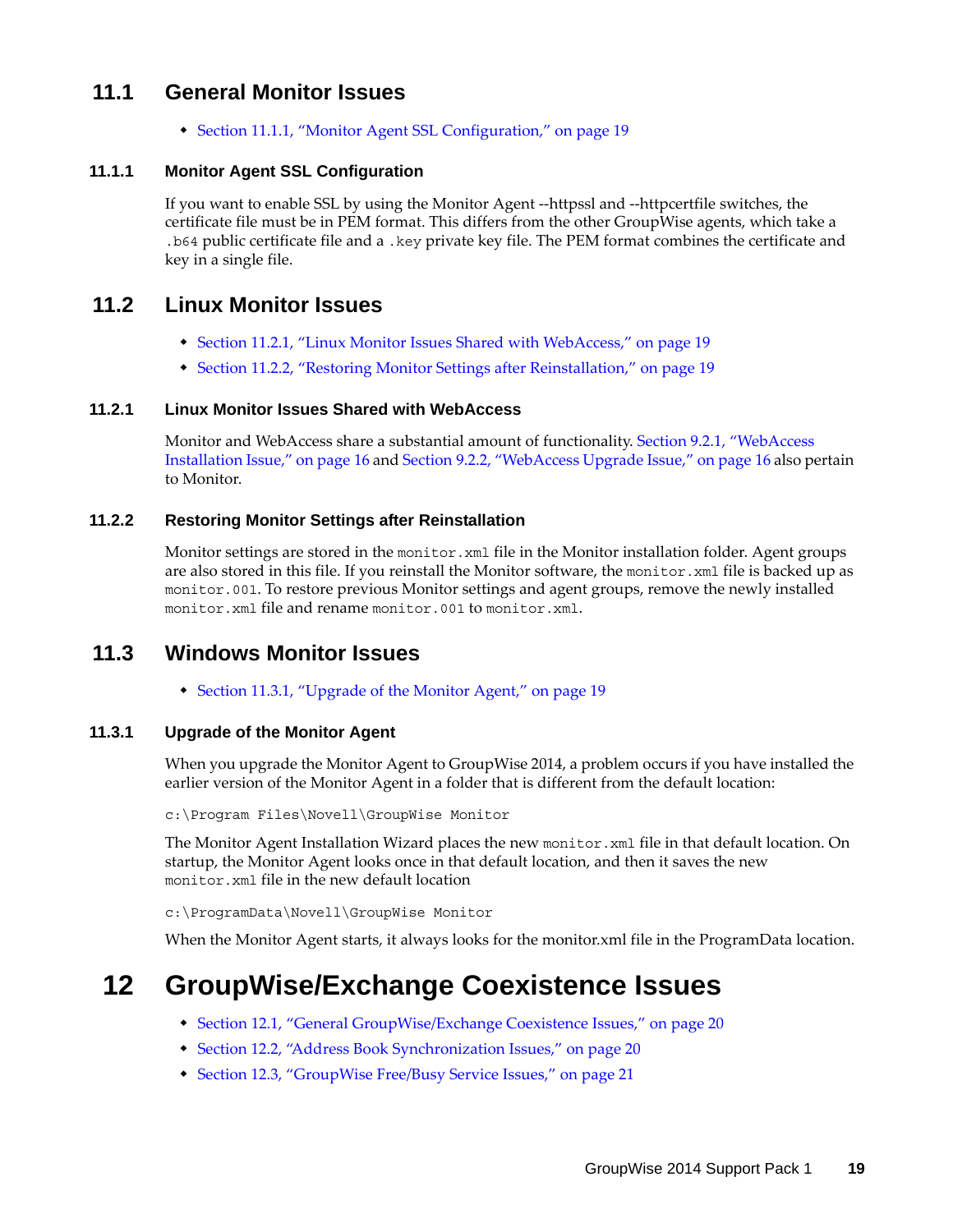# <span id="page-19-0"></span>**12.1 General GroupWise/Exchange Coexistence Issues**

[Section 12.1.1, "Pre-existing GroupWise/Exchange Synchronization," on page 20](#page-19-2)

#### <span id="page-19-2"></span>**12.1.1 Pre-existing GroupWise/Exchange Synchronization**

If you have been using the legacy GroupWise Gateway for Microsoft Exchange or another method for connecting your GroupWise and Exchange systems, you must consider how to handle information that has already been synchronized before you implement the coexistence solution. For a list of considerations, see Appendix A, ["Preexisting GroupWise/Exchange Synchronization"](https://www.novell.com/documentation/groupwise2014/gw2014_guide_exchcoexist/data/coex_preexist.html) in the *[GroupWise/Exchange Coexistence Guide](https://www.novell.com/documentation/groupwise2014/gw2014_guide_exchcoexist/data/coex_front.html)*.

# <span id="page-19-1"></span>**12.2 Address Book Synchronization Issues**

- [Section 12.2.1, "Address Book Synchronization Licensing," on page 20](#page-19-3)
- [Section 12.2.2, "Names for the GroupWise External Domain and Post Office Objects," on page 20](#page-19-4)
- [Section 12.2.3, "Shared Internet Domain Names," on page 20](#page-19-5)
- [Section 12.2.4, "Object Names with Spaces," on page 21](#page-20-1)
- [Section 12.2.5, "Checking Free/Busy information on GroupWise Users in an Exchange](#page-20-2)  [Distribution Group," on page 21](#page-20-2)
- [Section 12.2.6, "Unsupported GroupWise Send Options," on page 21](#page-20-3)

#### <span id="page-19-3"></span>**12.2.1 Address Book Synchronization Licensing**

When you enable address book synchronization in the GroupWise Admin console, you receive the following notification:

Exchange address book synchronization requires its own license. If you enable Exchange address book synchronization, your GroupWise system might be subject to additional licensing fees.

We invite you to contact your Novell representative, reseller, or partner to learn more about this feature or for pricing and licensing information.

Ensure that you understand the licensing fees that might apply before you implement address book synchronization.

#### <span id="page-19-4"></span>**12.2.2 Names for the GroupWise External Domain and Post Office Objects**

After address book synchronization, Exchange objects are organized under a GroupWise External Domain object. The original Active Directory context of each object is represented by an External Post Office object. The External Post Office object cannot have the same name as the External Domain object.

#### <span id="page-19-5"></span>**12.2.3 Shared Internet Domain Names**

If you want your GroupWise system and your Exchange system to have the same Internet domain name (for example, nove11.com), some specialized configuration is required. For background information, see [Configure Exchange 2010 to Route Messages for a Shared Address Space](http://technet.microsoft.com/en-us/library/bb676395.aspx) (http:// technet.microsoft.com/en-us/library/bb676395.aspx).

- **1** Edit the Accepted Domain for the Organization Hub Transport Accepted domain.
- **2** Change it to an Internal Relay Domain.
- **3** Create a new Send Connector.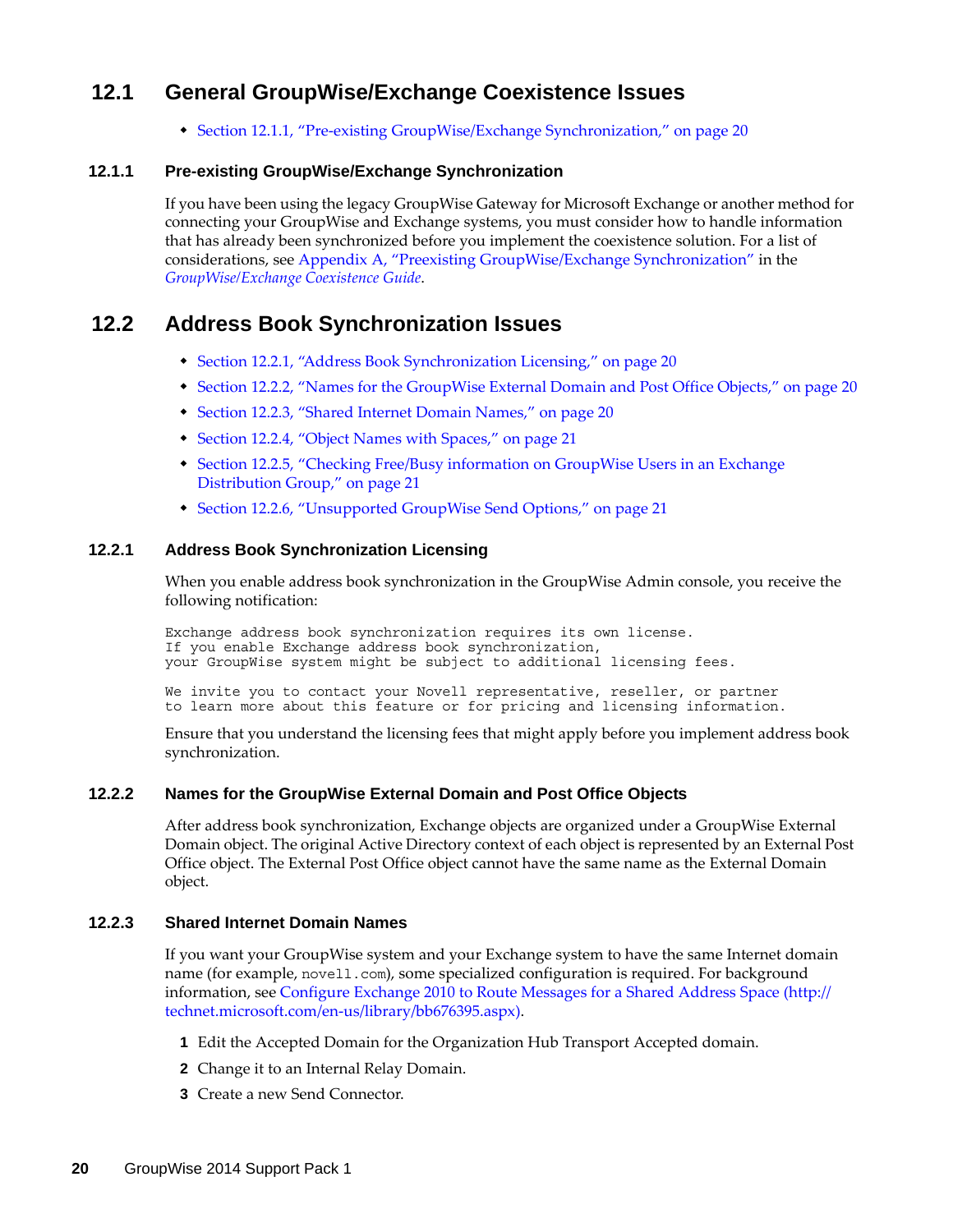- **4** Configure it to relay by setting its SMTP Address Space to the GWIA IP address or DNS hostname.
- **5** Configure the MX record for the shared Internet domain name to point to the Exchange system, which then forwards non-local addresses to the GWIA in the GroupWise system.
- **6** Configure any outbound GWIAs to forward undeliverable messages to an Exchange Hub Server.

#### <span id="page-20-1"></span>**12.2.4 Object Names with Spaces**

During the synchronization process, GroupWise and Exchange object names become part of email addresses. The space character is not valid in email addresses. As a result, objects with spaces in their names do not synchronize, because their email addresses are invalid.

Exchange prevents the creation of invalid email addresses. For GroupWise, you must set up a preferred email ID for each object that would, by default, have an invalid email address. For more information, see "[Object Naming Consideration](https://www.novell.com/documentation/groupwise2014/gw2014_guide_exchcoexist/data/coex_addrbksync_functionality.html#b12kt35i)" in the *[GroupWise/Exchange Coexistence Guide](https://www.novell.com/documentation/groupwise2014/gw2014_guide_exchcoexist/data/coex_front.html)*.

#### <span id="page-20-2"></span>**12.2.5 Checking Free/Busy information on GroupWise Users in an Exchange Distribution Group**

The current version of the GroupWise Free/Busy service does not provide free/busy information for groups.

If you use the Scheduling Assistant in Outlook, you see free/busy information from GroupWise users in a group only if you expand the group.

In Outlook WebAccess, you cannot expand the group. Therefore, you cannot see free/busy information for GroupWise users in the group, and you might get an error.

#### <span id="page-20-3"></span>**12.2.6 Unsupported GroupWise Send Options**

The following GroupWise send options were supported by the legacy GroupWise Exchange Gateway, but are not supported in the GroupWise/Exchange coexistence solution:

- Classification (Normal, Proprietary, Confidential, Secret, Top Secret, For Your Eyes Only)
- Reply Requested (When Convenient, With *nn* Days)
- Delay Delivery
- Notify Recipients

If users select these send options in GroupWise, the options have no effect on messages sent to Exchange users.

## <span id="page-20-0"></span>**12.3 GroupWise Free/Busy Service Issues**

- [Section 12.3.1, "Passwords for the Free/Busy Service User Accounts," on page 21](#page-20-4)
- [Section 12.3.2, "GroupWise User Display in the Outlook Suggested Times Box," on page 22](#page-21-0)

#### <span id="page-20-4"></span>**12.3.1 Passwords for the Free/Busy Service User Accounts**

If the passwords for the Free/Busy service user accounts that access the GroupWise and Exchange systems change for any reason, the Free/Busy service can no longer obtain free/busy information. Ideally, set up these user accounts to be exempt from password expiration rules. If these account passwords need to change for any reason, run the Free/Busy Configurator to provide the current passwords to the Free/Busy service.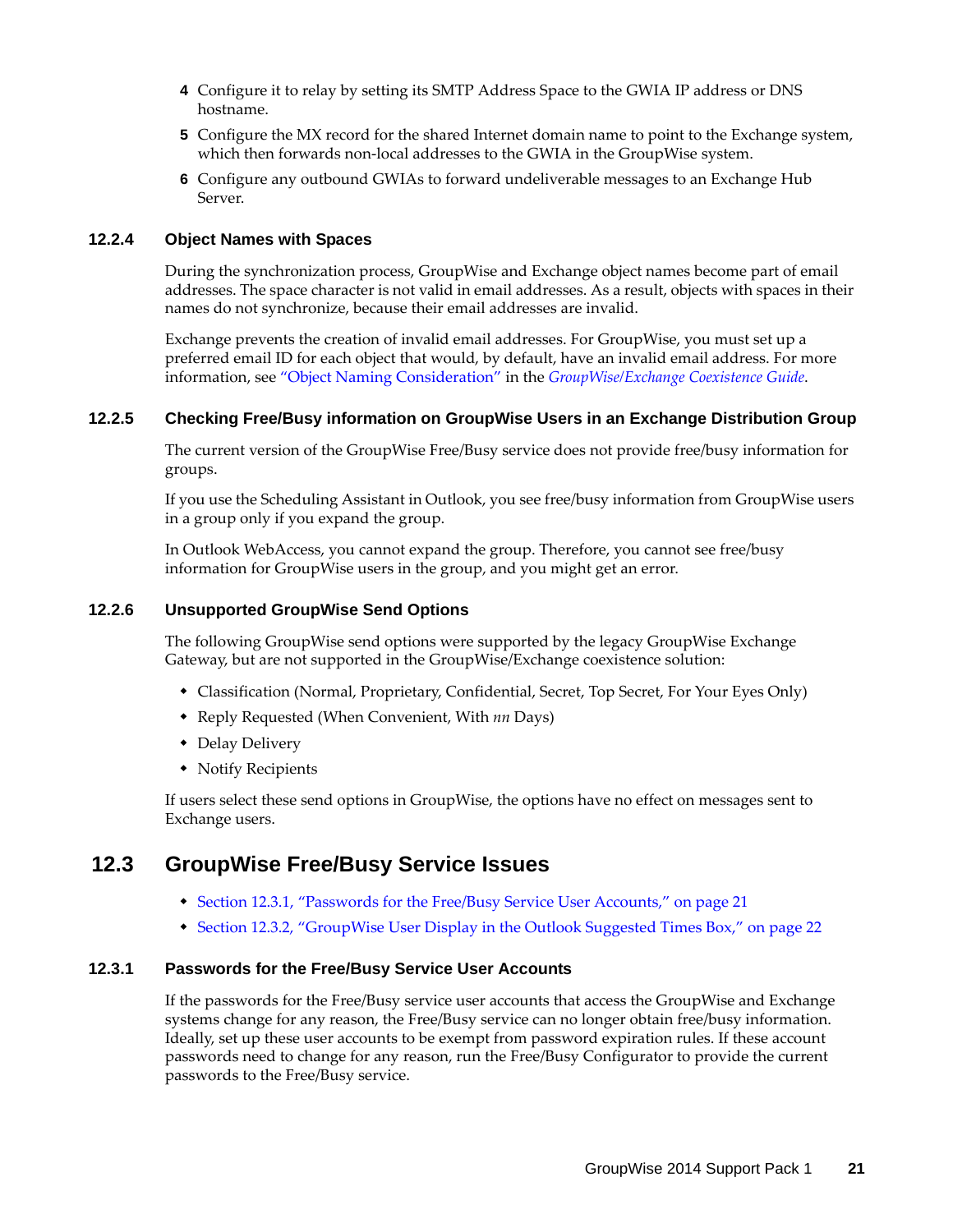#### <span id="page-21-0"></span>**12.3.2 GroupWise User Display in the Outlook Suggested Times Box**

In the Outlook Scheduling Assistant, GroupWise users' schedules are correctly listed as you add attendees to the appointment. However, the Suggested Times box cannot determine the availability of GroupWise users.

# **13 International Issues**

- [Section 13.1, "General International Issues," on page 22](#page-21-1)
- [Section 13.2, "Linux International Issues," on page 23](#page-22-0)
- [Section 13.3, "Windows International Issues," on page 24](#page-23-0)

## <span id="page-21-1"></span>**13.1 General International Issues**

- [Section 13.1.1, "SMS Texting and European Phone Numbers," on page 22](#page-21-2)
- [Section 13.1.2, "Double-Byte Character Restrictions," on page 22](#page-21-3)
- [Section 13.1.3, "Published Calendars with Extended Characters in File Names," on page 22](#page-21-4)
- [Section 13.1.4, "Double-Byte Characters in WebAccess Mobile," on page 23](#page-22-1)
- [Section 13.1.5, "Hebrew and Arabic Not Available," on page 23](#page-22-2)

#### <span id="page-21-2"></span>**13.1.1 SMS Texting and European Phone Numbers**

GroupWise cannot correctly identify a country code in a phone number when there is no delimiter between the country code and the rest of the phone number. For example, if +49 is the country code, and if you enter a contact phone number as +491234567890, an SMS text message to that contact is undeliverable. If you put a space or a dash between the country code and the phone number, such as +49 1234567890, the SMS text message is successfully delivered.

Sending SMS text messages from GroupWise is free of charge for senders. However, in some European countries, recipients must pay a small charge when they receive SMS text messages.

#### <span id="page-21-3"></span>**13.1.2 Double-Byte Character Restrictions**

Do not use double-byte characters in the following places in your GroupWise system:

- ◆ Folder names
- $\bullet$  File names
- Mailbox passwords

The GroupWise client login does not allow entry of double-byte characters in a password, even if such a password can be created in the LDAP directory from which GroupWise users are imported.

Calendar Publishing Host names

#### <span id="page-21-4"></span>**13.1.3 Published Calendars with Extended Characters in File Names**

On Windows, Mozilla-based browsers such as Firefox do not handle extended character file names correctly for published calendars. This is a browser problem, not a GroupWise problem. There is no workaround.

In Safari on Macintosh, extended character file names are not interpreted correctly. As a workaround, use Firefox instead of Safari to display published calendars. This is a browser problem, not a GroupWise problem.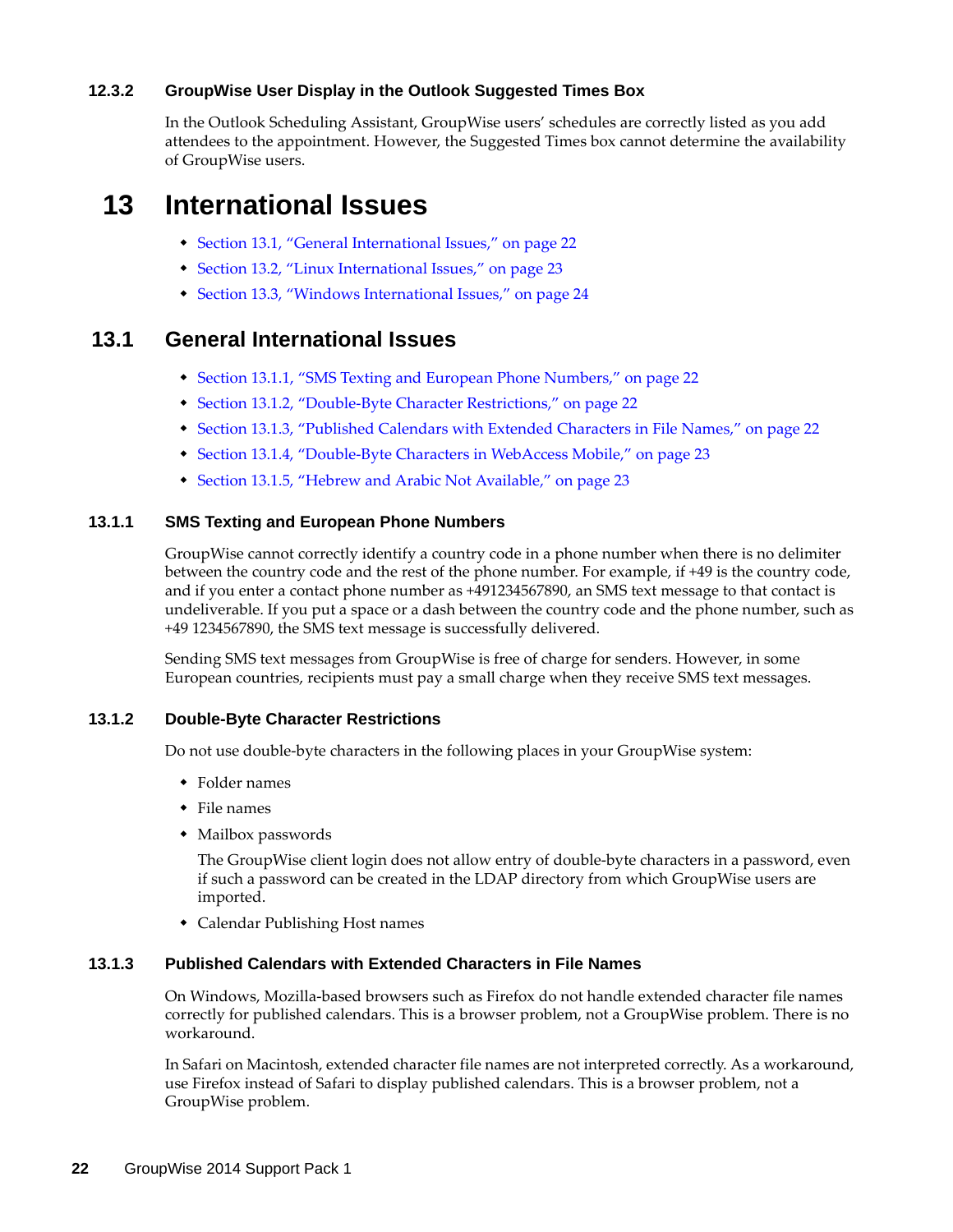#### <span id="page-22-1"></span>**13.1.4 Double-Byte Characters in WebAccess Mobile**

- [Section 13.1.4.1, "Login Window," on page 23](#page-22-3)
- [Section 13.1.4.2, "Attached Files," on page 23](#page-22-4)

#### <span id="page-22-3"></span>13.1.4.1 Login Window

On some tablets, garbage characters display in the WebAccess Mobile Login window instead of readable text. This problem tends to occur on older devices, even when they are running a supported tablet operating system.

#### <span id="page-22-4"></span>13.1.4.2 Attached Files

On some tablets, when you select a file with double-byte characters in the file name, the characters display as garbage characters. This is a problem with the device.

#### <span id="page-22-2"></span>**13.1.5 Hebrew and Arabic Not Available**

Starting in GroupWise 8 SP1, Hebrew was dropped from the list of supported languages. Starting in GroupWise 2014, Arabic has been dropped.

# <span id="page-22-0"></span>**13.2 Linux International Issues**

- [Section 13.2.1, "Display Problem with Agent Server Console Interfaces," on page 23](#page-22-5)
- [Section 13.2.2, "Mnemonics for Double-Byte Languages," on page 23](#page-22-6)
- [Section 13.2.3, "Localized Agent User Interface Display," on page 24](#page-23-1)

#### <span id="page-22-5"></span>**13.2.1 Display Problem with Agent Server Console Interfaces**

If you run the Linux GroupWise agents with an agent server console interface in languages other than English, the logging information might not display correctly. The problem occurs if your language encoding is set to UTF-8.

To determine your current language encoding, use the following command in a terminal window:

locale

You can change your language encoding in YaST:

- **1** Start YaST, click *System*, then double-click *Choose Language*.
- **2** Select the language you are running the agents in, then click *Details*.
- **3** Deselect *Use UTF-8 Encoding*, then click *OK*.
- **4** Stop and then restart the agents to put the new setting into effect.

### <span id="page-22-6"></span>**13.2.2 Mnemonics for Double-Byte Languages**

Keyboard mnemonics for menu items work for characters a-z and A-Z, but not for other characters.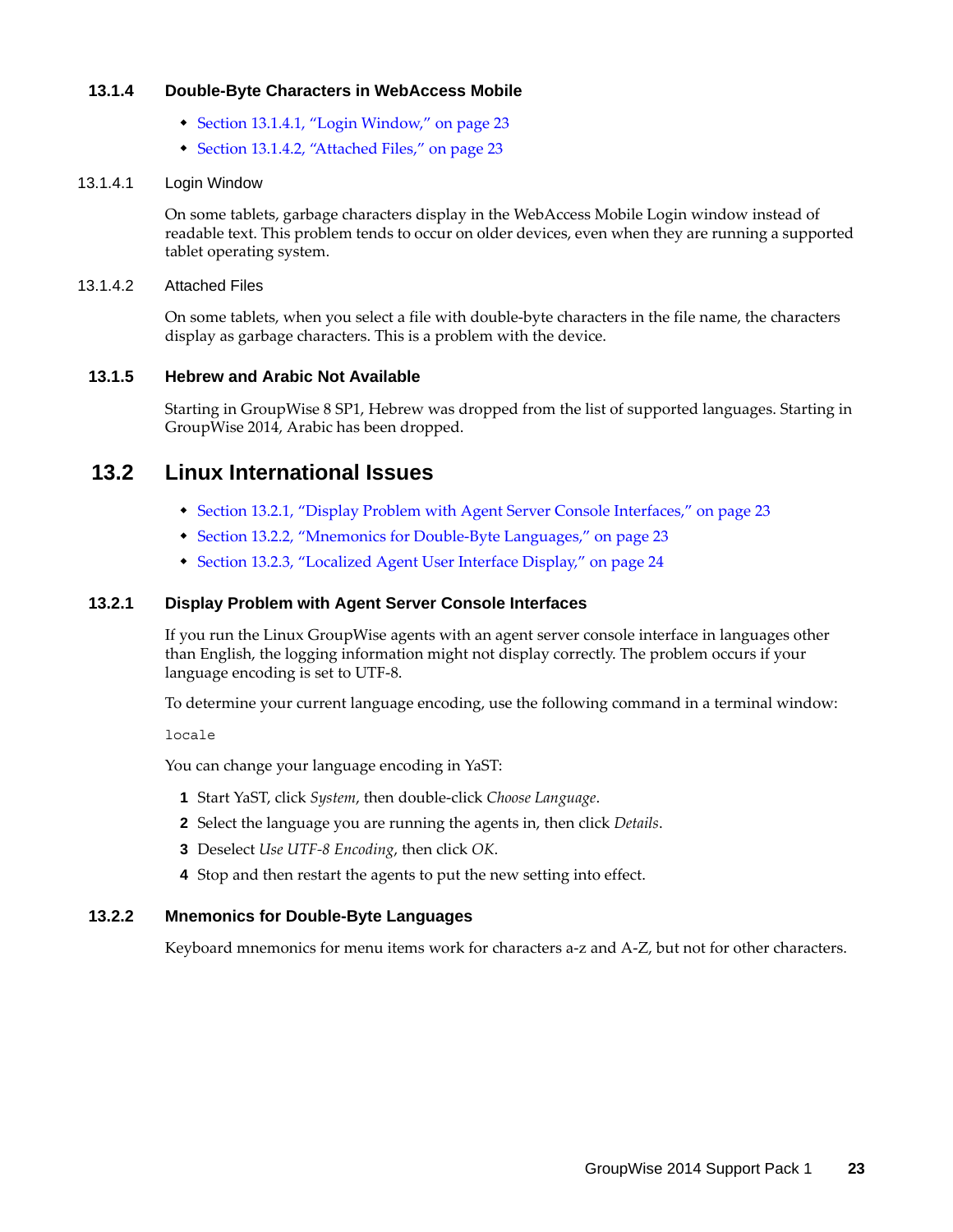#### <span id="page-23-1"></span>**13.2.3 Localized Agent User Interface Display**

The Linux GroupWise agent server consoles display correctly if the Linux environment is using the ISO-8859-1 character set, which is the default for the GroupWise administration languages and locales.

| Language   | <b>Character Set Code</b> |
|------------|---------------------------|
| French     | $fr_F$ R                  |
| German     | de DE                     |
| Portuguese | pt_BR                     |
| Spanish    | es_ES                     |

If the Linux environment is using a different character set encoding, such as UTF-8 (for example, fr\_FR.UTF-8), the localized agent user interfaces do not display correctly.

## <span id="page-23-0"></span>**13.3 Windows International Issues**

- [Section 13.3.1, "Client Auto-Update Issue in a Silent Installation," on page 24](#page-23-2)
- [Section 13.3.2, "Installation Error about the component.msi File," on page 24](#page-23-3)
- [Section 13.3.3, "Unwanted Language Selection Dialog Box during Auto-Update of the](#page-24-0)  [GroupWise Client Software," on page 25](#page-24-0)
- [Section 13.3.4, "Incorrect Chinese Version in the Browse List of Published Calendars," on](#page-24-1)  [page 25](#page-24-1)
- [Section 13.3.5, "Novell Vibe Folders in the GroupWise Client," on page 25](#page-24-2)

#### <span id="page-23-2"></span>**13.3.1 Client Auto-Update Issue in a Silent Installation**

When you set up the configuration for the Client Auto-Update feature to install multiple languages, you must allow the display of the prompt to select the languages to install in order for the languages to install successfully. You currently cannot set ShowLanguageDialog to No in the setup.cfg file.

#### <span id="page-23-3"></span>**13.3.2 Installation Error about the** *component***.msi File**

When you upgrade WebAccess, the Calendar Publishing Host, or Monitor, if you install over the English-only version of an earlier GroupWise release, you receive the following message:

The feature you are trying to use is on a network resource that is unavailable.

Click OK to try again, or enter an alternate path to a folder containing the installation package '*component*.msi' in the box below.

Simply click *Cancel*. This is an automatic InstallShield message. The GroupWise Installation Wizard correctly handles the situation without your assistance.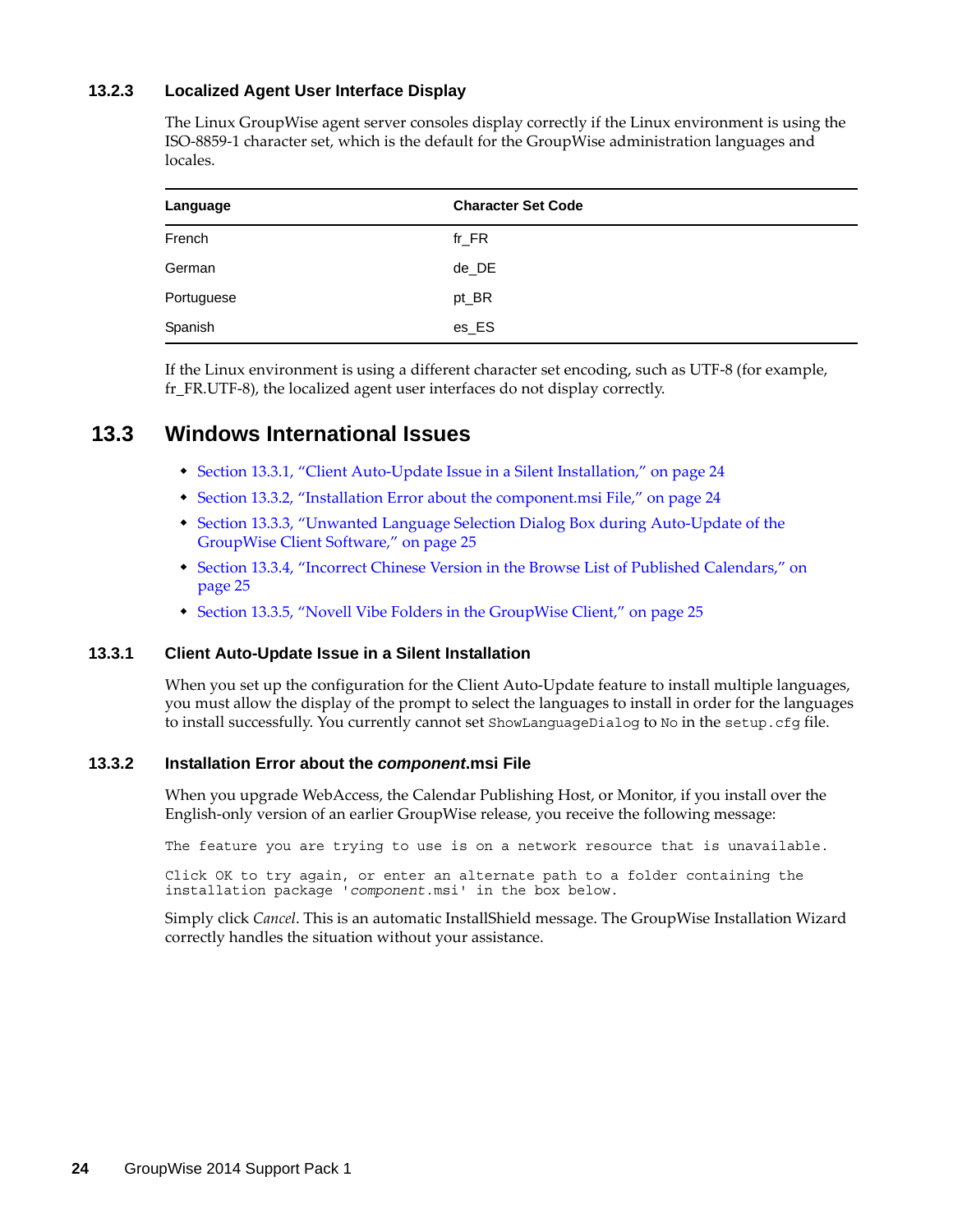#### <span id="page-24-0"></span>**13.3.3 Unwanted Language Selection Dialog Box during Auto-Update of the GroupWise Client Software**

Setting ShowDialogs=No in the setup.cfg file does not suppress the interface language dialog box that appears when you install the GroupWise client. The interface language dialog box is displayed by InstallShield to ask what language the GroupWise Client Setup Wizard should run in. It does not affect which client languages are installed by the Client Setup Wizard.

For instructions to suppress the interface language dialog box, see Step 6 in ["Customizing the Setup](https://www.novell.com/documentation/groupwise2014/gw2014_guide_admin/data/adm_cli_dist_client_autoupdate.html#a2wbps7)  [Configuration File](https://www.novell.com/documentation/groupwise2014/gw2014_guide_admin/data/adm_cli_dist_client_autoupdate.html#a2wbps7)" in the *[GroupWise 2014 Administration Guide](https://www.novell.com/documentation/groupwise2014/gw2014_guide_admin/data/admin_front.html)*.

#### <span id="page-24-1"></span>**13.3.4 Incorrect Chinese Version in the Browse List of Published Calendars**

When you display a browse list of published calendars at the following URL, the incorrect version of Chinese might be displayed:

http://*web\_server\_address*/gwcal/calendar

If you are using Internet Explorer 10 on Windows 8, Traditional Chinese displays instead of Simplified Chinese. As a workaround, use Mozilla Firefox.

#### <span id="page-24-2"></span>**13.3.5 Novell Vibe Folders in the GroupWise Client**

Files with certain extended and double-byte characters in their file names cannot be dragged into Novell Vibe folders. The problem is resolved in Novell Vibe 3.3.

# **14 Documentation Issues**

- [Section 14.1, "General Documentation Issues," on page 25](#page-24-3)
- [Section 14.2, "Linux Documentation Issues," on page 26](#page-25-1)
- [Section 14.3, "Windows Documentation Issues," on page 26](#page-25-2)

### <span id="page-24-3"></span>**14.1 General Documentation Issues**

 [Section 14.1.1, "Help Display in the GroupWise Admin Console and Agent Web Consoles," on](#page-24-4)  [page 25](#page-24-4)

#### <span id="page-24-4"></span>**14.1.1 Help Display in the GroupWise Admin Console and Agent Web Consoles**

The behavior of the online help window in the GroupWise Admin console and the agent consoles varies depending on the capabilities of your browser.

When your browser is correctly handling the help window, you can position the help window in a convenient location, and the help windows reappears in that location as long as you do not close it.

Under other circumstances, the help window can become obscured by other windows and does not reappear the next time you click *Help*. Under these circumstances, you must locate the hidden browser window and manually bring it to the foreground the next time you display help.

More recent browsers on more recent operating systems behave better than older browsers on older operating systems. A workaround in a misbehaving browser is to always close the help window when you are finished viewing a help topic.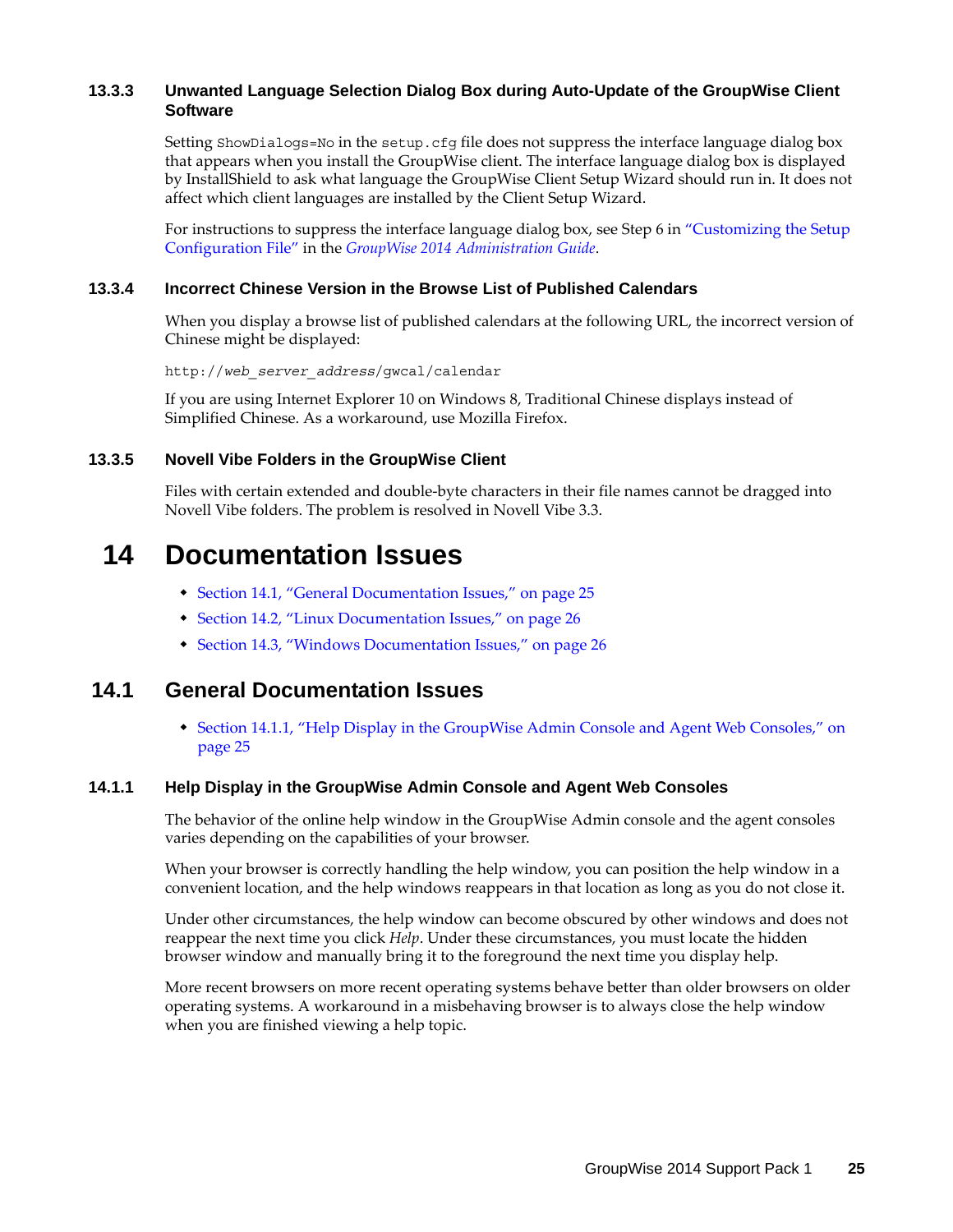# <span id="page-25-1"></span>**14.2 Linux Documentation Issues**

 [Section 14.2.1, "Agent Help Does Not Display When the Agent Runs as a Non-root User," on](#page-25-3)  [page 26](#page-25-3)

#### <span id="page-25-3"></span>**14.2.1 Agent Help Does Not Display When the Agent Runs as a Non-root User**

When you start the Linux POA, the Linux MTA, and the Linux GWIA with a server console by using the --show switch, if the agents start as a non-root user, clicking *Help* does not display the agent help file.

Help is displayed in a browser window and the agents currently launch the browser as root, even if they start as a non-root user. Giving the user access to the browser window as root would be a security risk. This is working as designed.

## <span id="page-25-2"></span>**14.3 Windows Documentation Issues**

[Section 14.3.1, "PDF Display in Firefox," on page 26](#page-25-4)

#### <span id="page-25-4"></span>**14.3.1 PDF Display in Firefox**

Starting in Firefox 19, Firefox includes a built-in PDF viewer by default. In earlier versions, Adobe Acrobat has been used with Firefox.

The built-in Firefox PDF viewer does not include the ability to expand and collapse the table of contents bookmarks in the left panel of PDF guides. In a large GroupWise guide, this expand/ collapse functionality can be very useful.

To configure Firefox to use Adobe Acrobat as it did in previous versions:

- **1** Click *Firefox > Options > Applications*.
- **2** In *Portable Document Format (PDF)* field, select *Use Adobe Acrobat (in Firefox)*, then click *OK*.

# **15 GroupWise Bug Fixes**

GroupWise 2014 SP1 includes all bug fixes that are available in GroupWise 2014. For a list of the bugs that have been fixed in GroupWise 2014 SP1, see the [GroupWise 2014 SP1 Bug Fix List.](https://www.novell.com/documentation/groupwise2014/gw2014sp1_bugfixlist/data/gw2014sp1_bugfixlist.html)

# <span id="page-25-0"></span>**16 GroupWise Documentation**

All GroupWise 2014 documentation is available on the [GroupWise 2014 Documentation website](http://www.novell.com/documentation/groupwise2014/)  (http://www.novell.com/documentation/groupwise2014/).

Each GroupWise 2014 guide lists the documentation updates that have occurred for Support Pack 1:

- "Documentation Updates" in the *GroupWise 2014 Installation Guide*
- "Documentation Updates" in the *GroupWise 2014 Administration Guide*

The following resources provide additional information about using GroupWise 2014:

[Novell Support and Knowledgebase](http://www.novell.com/support/) (http://www.novell.com/support/)

To search the GroupWise documentation from the Novell Support website, click *Advanced Search*, select *Documentation* in the *Search In* drop-down list, select *GroupWise* in the *Products* drop-down list, type the search string, then click *Search*.